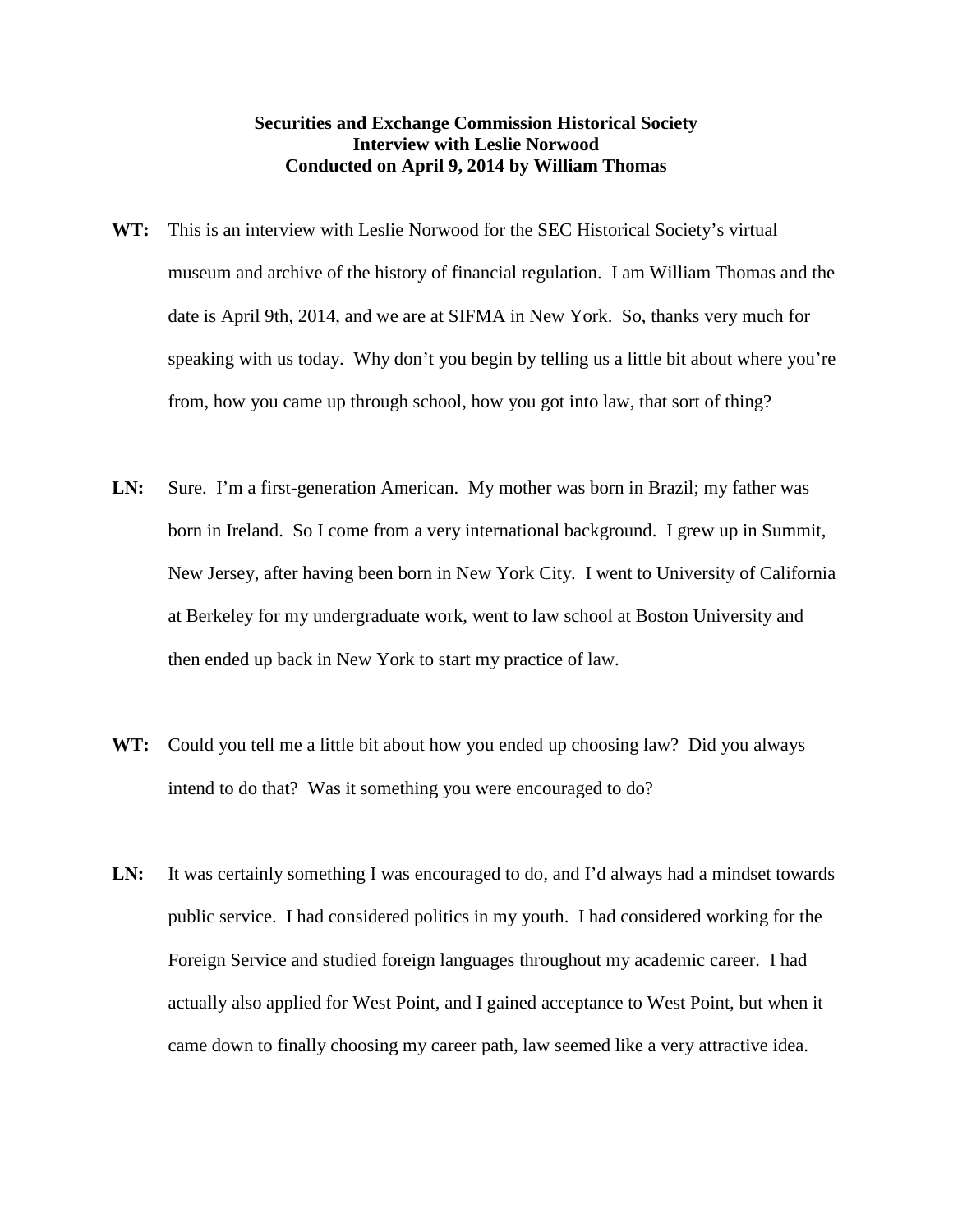- **WT:** Okay. And so did you think that you were going to go into public finance law while you were still at BU?
- LN: No. I actually didn't know anything about public finance law. I had spent a year in between undergraduate school and law school trying to learn a little bit more about law, and I worked at a small publishing company called Nolo Press that did self-help law. I really only learned about public finance law when I interviewed at a firm then named Brown & Wood. Frank Robinson, who was then the head of the public finance department at Brown & Wood, interviewed me for an open position as an associate, and it was quite a memorable experience.

Frank had many framed bonds, old-school physical bonds that still had the coupons attached, from the Civil War era. He took them down off his wall and he described to me what public finance was, what municipal bonds were, how to clip the coupons on an old physical bond, and why the coupons were still attached to those old southern Civil War bonds – because they never were paid, of course. In light of the job offers that I accepted, really the concept of public finance and serving the public good appealed to me, and I ended up at a position at Brown & Wood.

**WT:** And that eventually became Sidley Austin?

LN: Sure, after many years. I started at Brown & Wood after I sat my second round of bar exams. My first bar exam was California, and I sat for New York and New Jersey the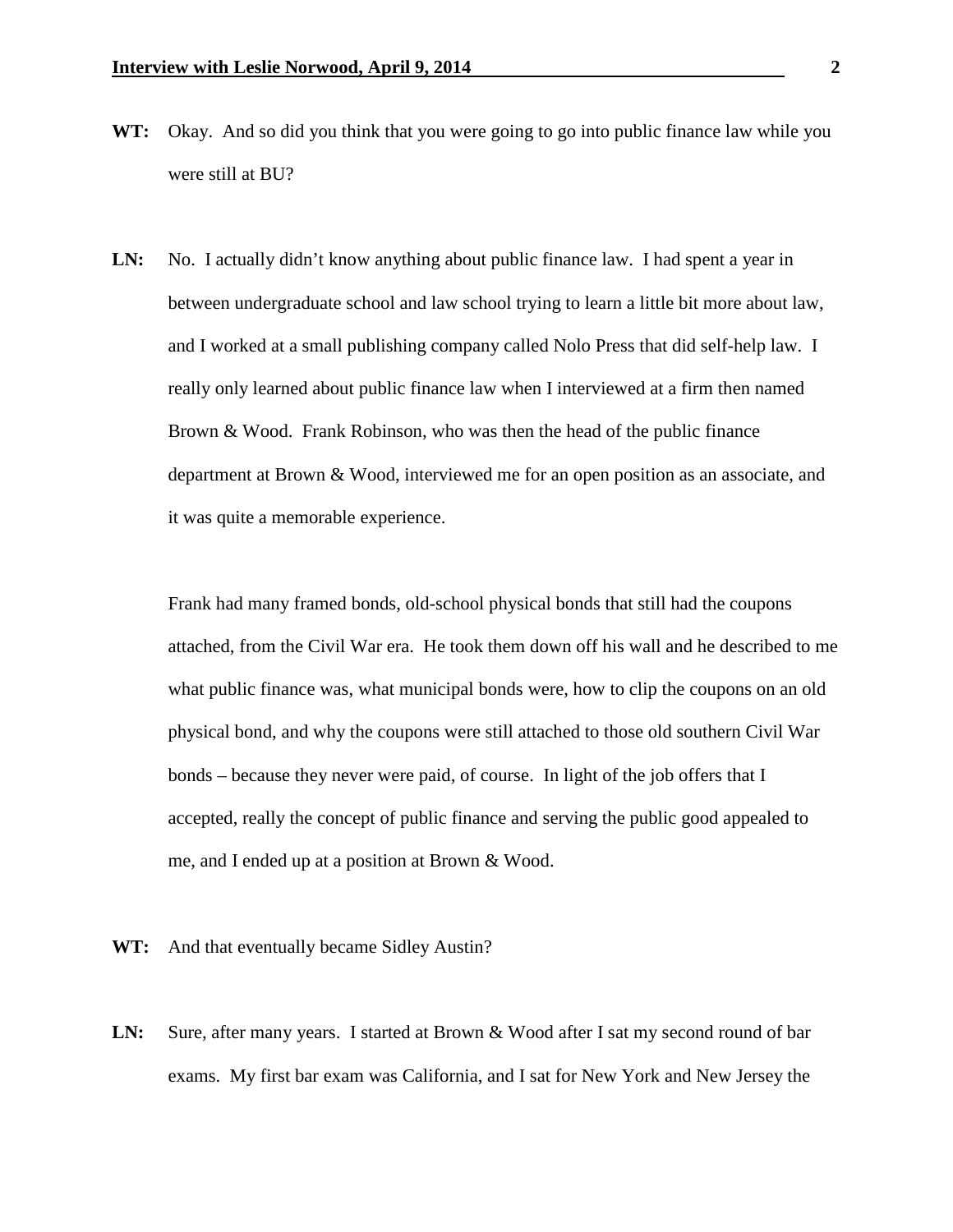following seating in February, and immediately thereafter started at Brown & Wood in 1998 – I started in March then with Brown & Wood. My first transaction actually at Brown & Wood was very interesting. I wrote the ballot question for a \$1.5 million park deal, and everybody in a certain North Carolina town voted on the ballot question, and it was approved and I did the documentation for it and they built a park next to a school. So that really culminated, in terms of me feeling like I had made the right decision to enter public finance law, and that appealed to my sense of public service.

The merger with Sidley Austin occurred in May of 2001. It was very memorable to me, as I was on the hiring committee for Brown & Wood at the time. And so in the hiring period for new lawyers throughout August and September of 2001, instead of having all the hiring committee meetings at the Brown & Wood offices at 1 World Trade Center, we were alternating between Sidley's New York offices, which were at 875 Third Avenue in New York and the Brown & Wood offices at 1 World Trade Center. So on 9/11, that Tuesday morning at 8:30, I was actually at 875 Third for our meeting that was alternating up to midtown that day, and so was luckily out of the office on that monumental and unfortunate day.

- **WT:** Could you tell me a little bit about your responsibilities, what sort of things you were doing there at Brown & Wood, Sidley Austin?
- LN: Sure. I worked on a variety of transactions with a lot of partners at Brown & Wood that provided great mentorship and training for me. I worked with Frank Robinson on a lot of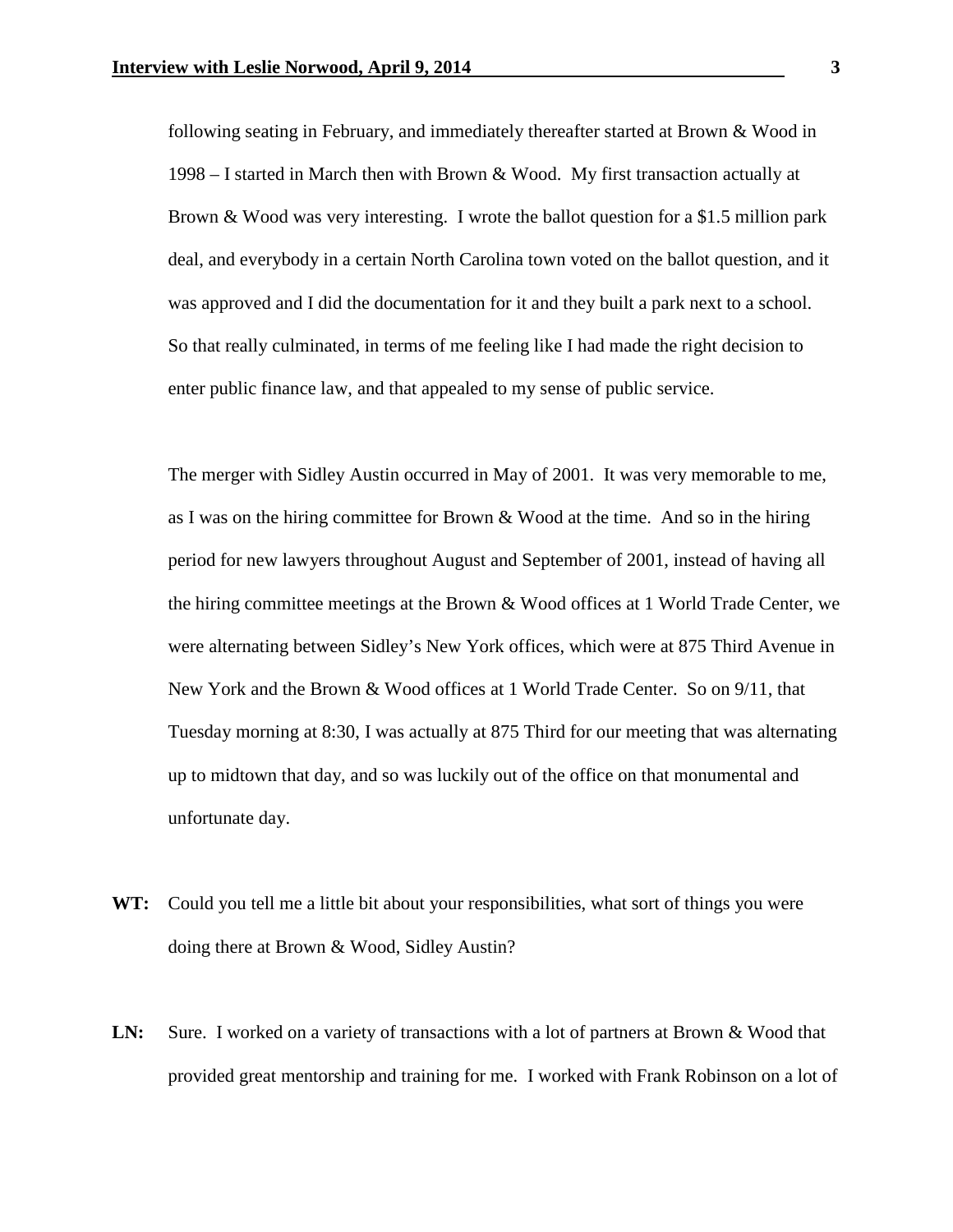transactions in the Commonwealth of Virginia, including Virginia Public School Authority, the general obligation bonds for the Commonwealth of Virginia. I worked with Peter Michel, who really provided excellent training and insight into the business in a lot of hospital transactions in North Carolina; and with Charlie Sanders, who I worked with in Industrial Development Authority deals in New York City, including Lighthouse for the Blind and various museums.

- **WT:** Was it pretty much a national practice or was it East Coast, heavily New York City?
- **LN:** Sidley Austin at that time had a national practice. There was public finance attorneys both in the West Coast, also in the Midwest, and in New York. The primary practice really was California and the West Coast and East Coast, but we did do bond deals all across the country.
- **WT:** Was it largely very large deals, were they all sizes?
- LN: I would say many large deals down to medium size, but very few small deals, mostly just as an accommodation for existing clients.
- **WT:** How was the work divided up between issuers, underwriters, and so forth?
- LN: We did both bond counsel work and underwriter's counsel work. It just depends on how the engagement came in and through what existing clients.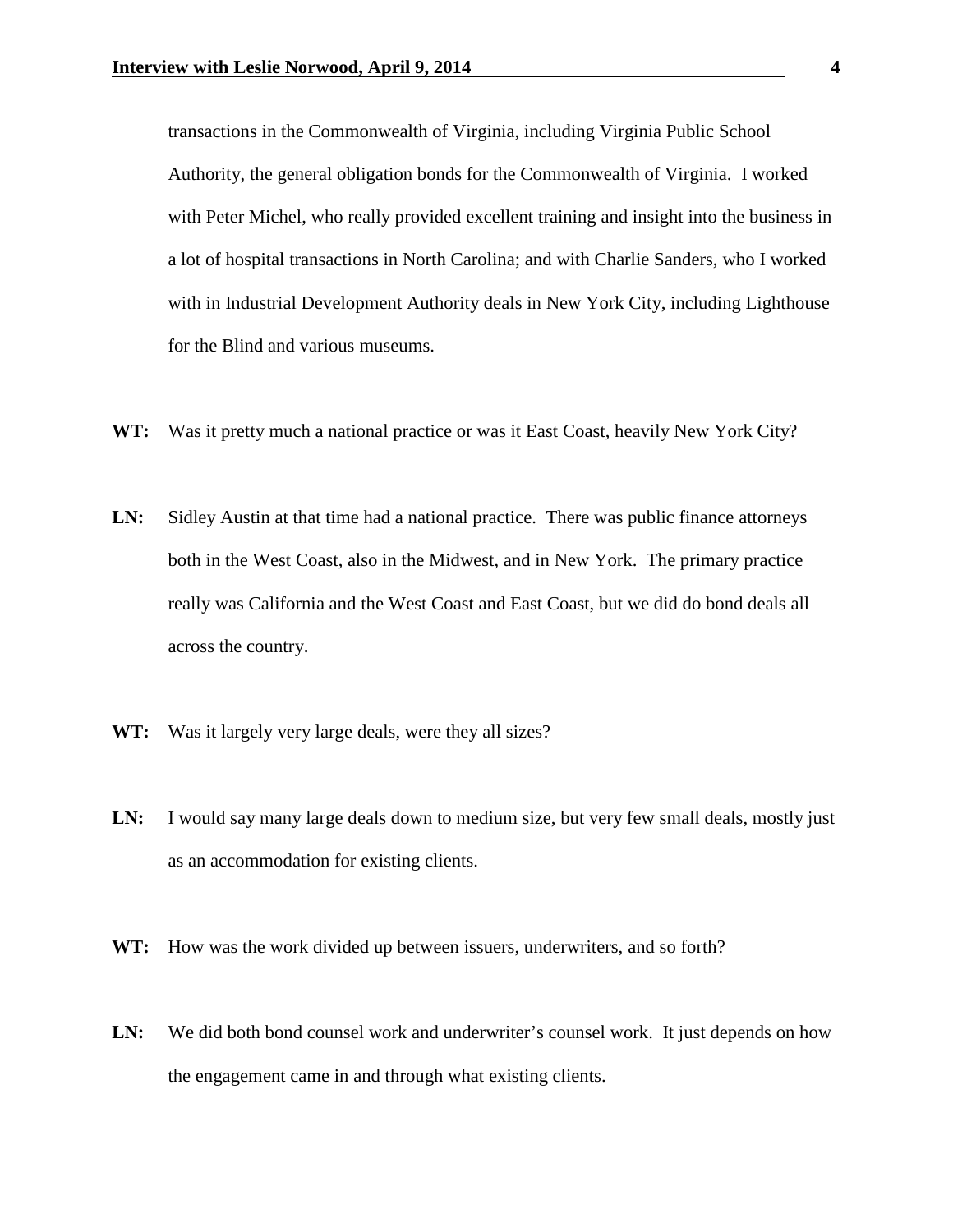- **WT:** Were there any particularly difficult or interesting legal issues that came up often?
- LN: I certainly think that there were a lot of different interesting legal issues, and I got a lot of great background into different types of transactions. I worked on certificates of participation, general obligation bonds, different types of, as I described, pooled financings with the Virginia Public School Authority and their local government investment pool, different types of structures. I worked on transactions with American Municipal Power of Ohio for public power plants, so really all different types of issuers and all different types of transactions.
- **WT:** Compared to prior decades we've spoken to people who came into the practice of bond law in the 1970s and 1980s – was it a fairly static time in the practice, or were there in fact major changes that were going on, in your perception?
- LN: In my mind it was a fairly static time of practice of law. Again, now, we're talking the time period from 1998 through 2004. The '86 Tax Act had already happened. The changes to 15c2-12 in '94, '95 were largely already assimilated by issuer community, and so there wasn't a significant amount of regulatory change in the municipal securities market during this time.
- **WT:** One of the things that we're looking at is the development of electronic disclosure. Did you have a lot of experience with the NRMSIR system that was in place at the time?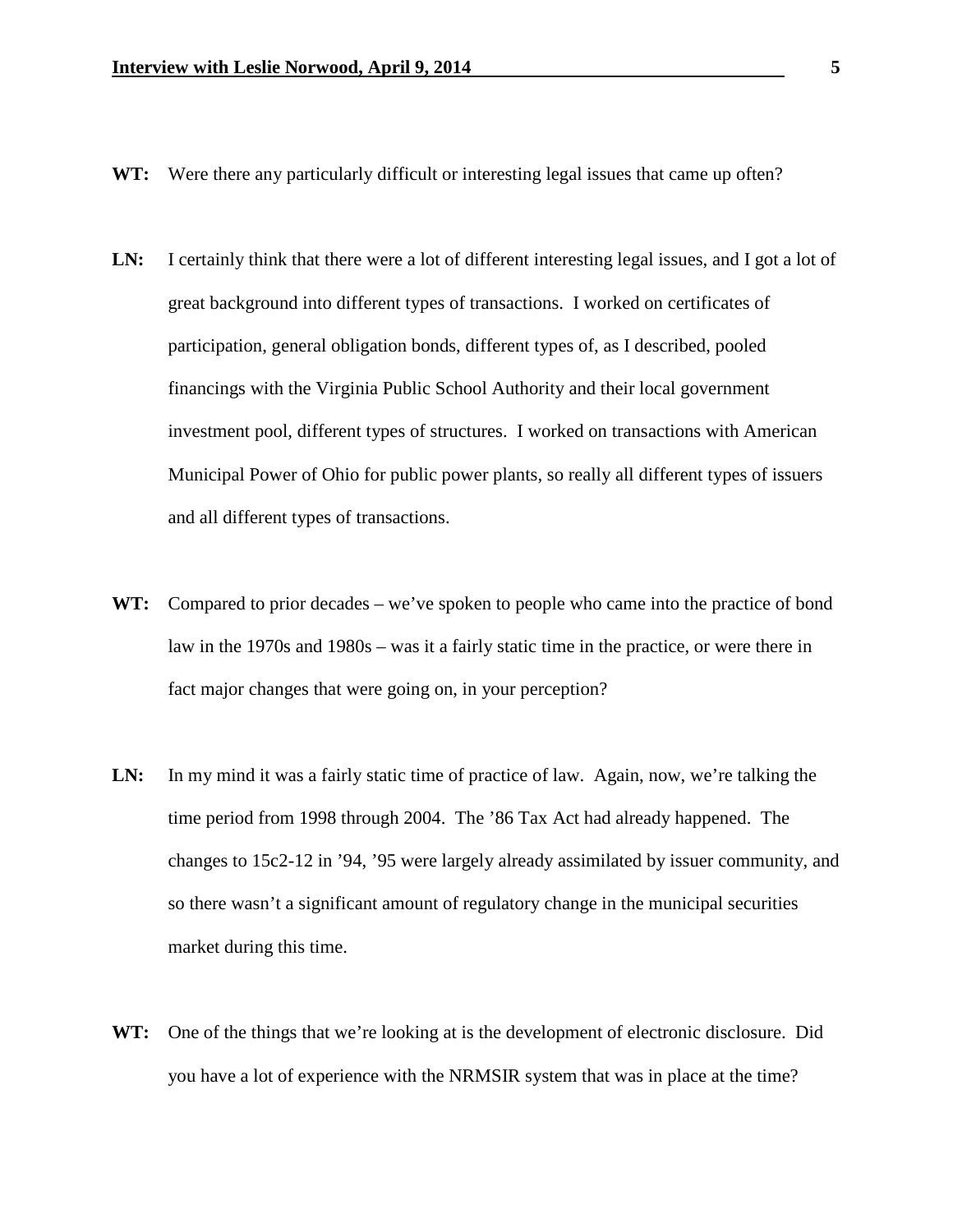- LN: No. Being at a law firm, you really don't have access to Bloomberg or the other NRMSIRs, IDC and Kinney, they were all pay services and so we didn't have exposure to that, no.
- WT: Why don't we move on, then. I know you were somewhere else briefly before you came to what was then The Bond Market Association. Could you tell me a little bit about the process of transition to TBMA?
- LN: I was looking for other opportunities. I had been at Sidley for six years at that point, I was a seventh-year associate, and I went to the corporate securities department at Greenberg Traurig for a short time. But an opportunity opened up at then The Bond Market Association which was too good to turn down. I went to work for Lynnette, then Hotchkiss, now Lynnette Kelly, who was heading the municipal securities division at The Bond Market Association, and she had actually been at Brown & Wood and left Brown & Wood two weeks before I started there. So I'd heard of Lynnette before arriving at The Bond Market Association, and certainly I was very aware of the model documents and the many advocacy projects of The Bond Market Association before I arrived here, and was very pleased to join the now-SIFMA team.
- **WT:** What was the position that you took?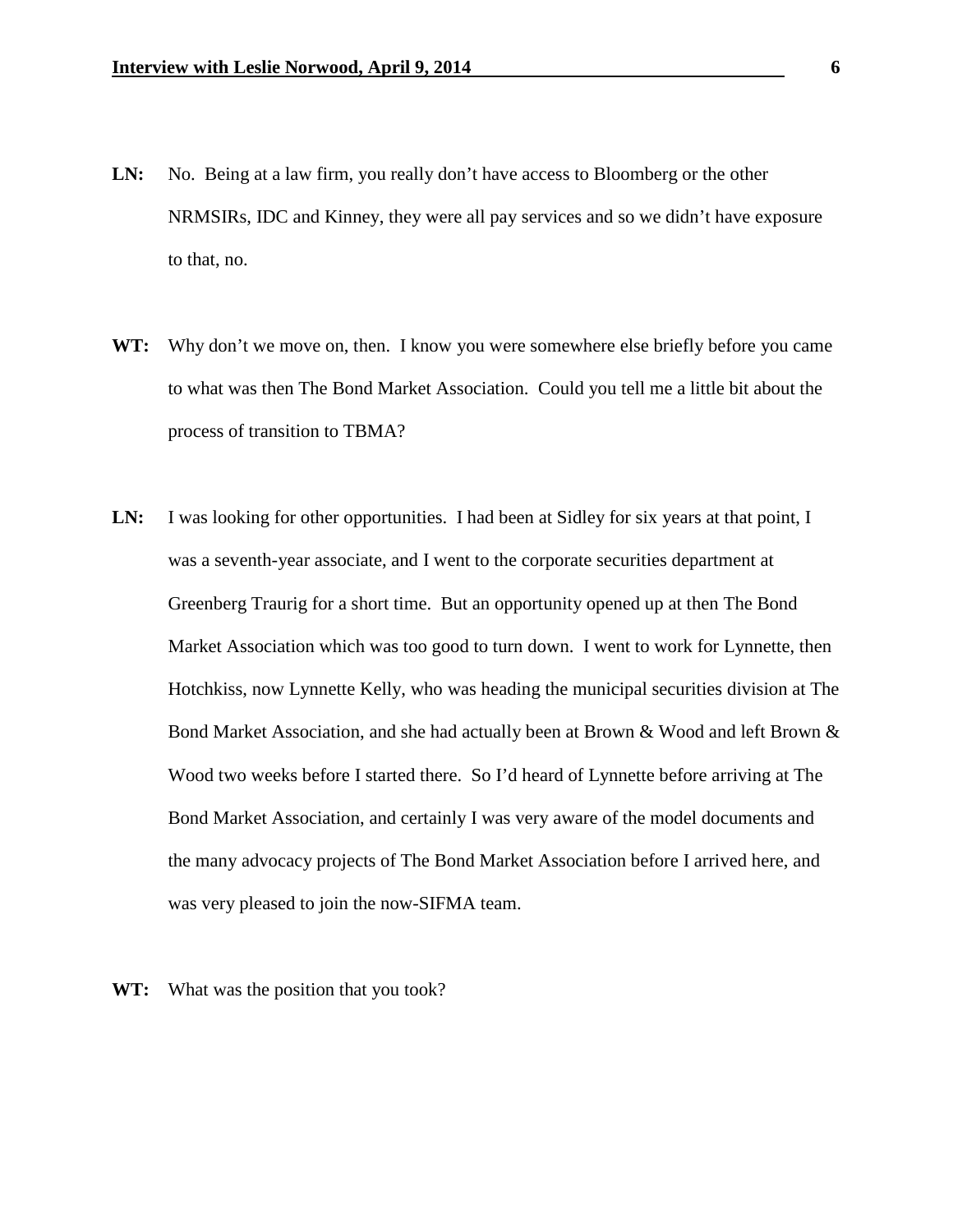- LN: The position I took was the head of the municipal securities division, as Lynnette then moved up and was heading capital markets.
- **WT:** And how did you come to that opportunity? Was it something where they sought you out? Was it an ad in the paper or something like that?
- LN: If I recall correctly it was quite some time ago, almost ten years to the week now I was sought out by a recruiter.
- **WT:** And just to stick with the institutional story, could you tell me a little bit about the transition into SIFMA? I think you're going to be the only person we have a chance to ask that question to. We talked to Lynnette last week, actually, but we didn't have time for it.
- LN: Yes. There was seen to be by the members, the broker-dealers and banks that were members of The Bond Market Association and the SIA – to be synergies between the two groups and opportunities to merge, and this was supported by the membership and a merger then was completed in the early 2000s, in 2006.
- WT: And was it generally a very smooth process, in your opinion?
- LN: I think overall it was a smooth process, that there were opportunities that made sense for the merger to happen. The members were behind the merger for efficiency purposes, and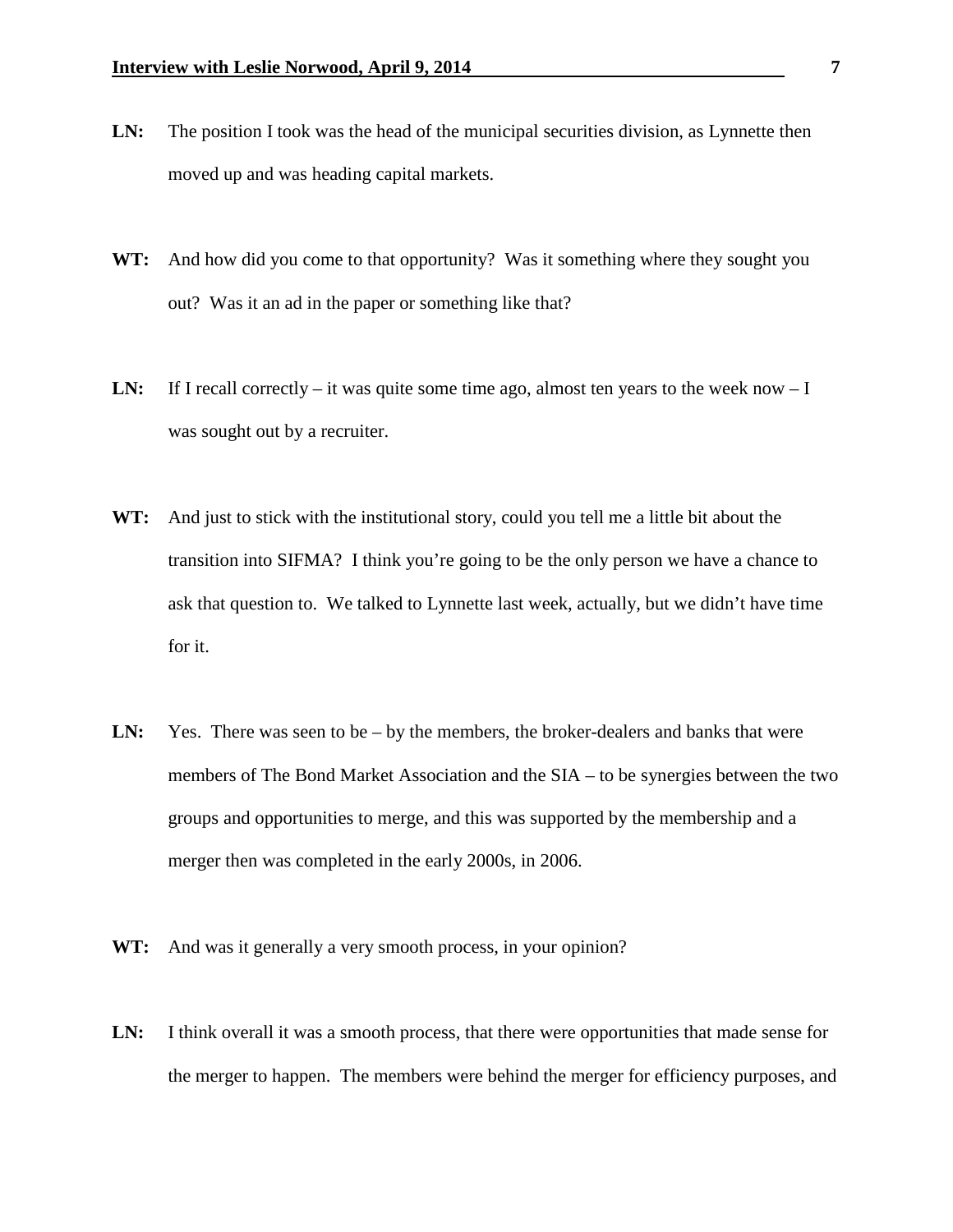I think that it certainly created some change at the organization and some opportunities as well.

- **WT:** Now let's get into a little bit more of the specifics of the market and its regulation. We're of course looking in quite a lot of detail at the pay-to-play regulations; those have been in place for quite some time. What was your perspective of the acceptance of those by the market?
- **LN:** I think that the acceptance of pay-to-play rules by the market was very widespread. The Bond Market Association actually spearheaded pay-to-play regulation through its voluntary initiative in the early '90s, I believe in 1994. That actually may have been back to the time in the PSA – that was the name of the organization, Public Securities Association – but the major public finance underwriters came together under the trade association and agreed to severely limit political contributions in exchange for business, essentially, so that was the precursor to G-37.
- WT: And there was some evolution in the regulations with time. I know that of course there was G-38 as well on consultants, and eventually the ban on consultants. Could you tell me a little bit about that?
- **LN:** Sure. The G-38 ban on consultants didn't come about until much later. There were certainly firms that had paid consultants, that were permitted to have paid consultants under the rule, and it was something that the MSRB continued to examine. And then in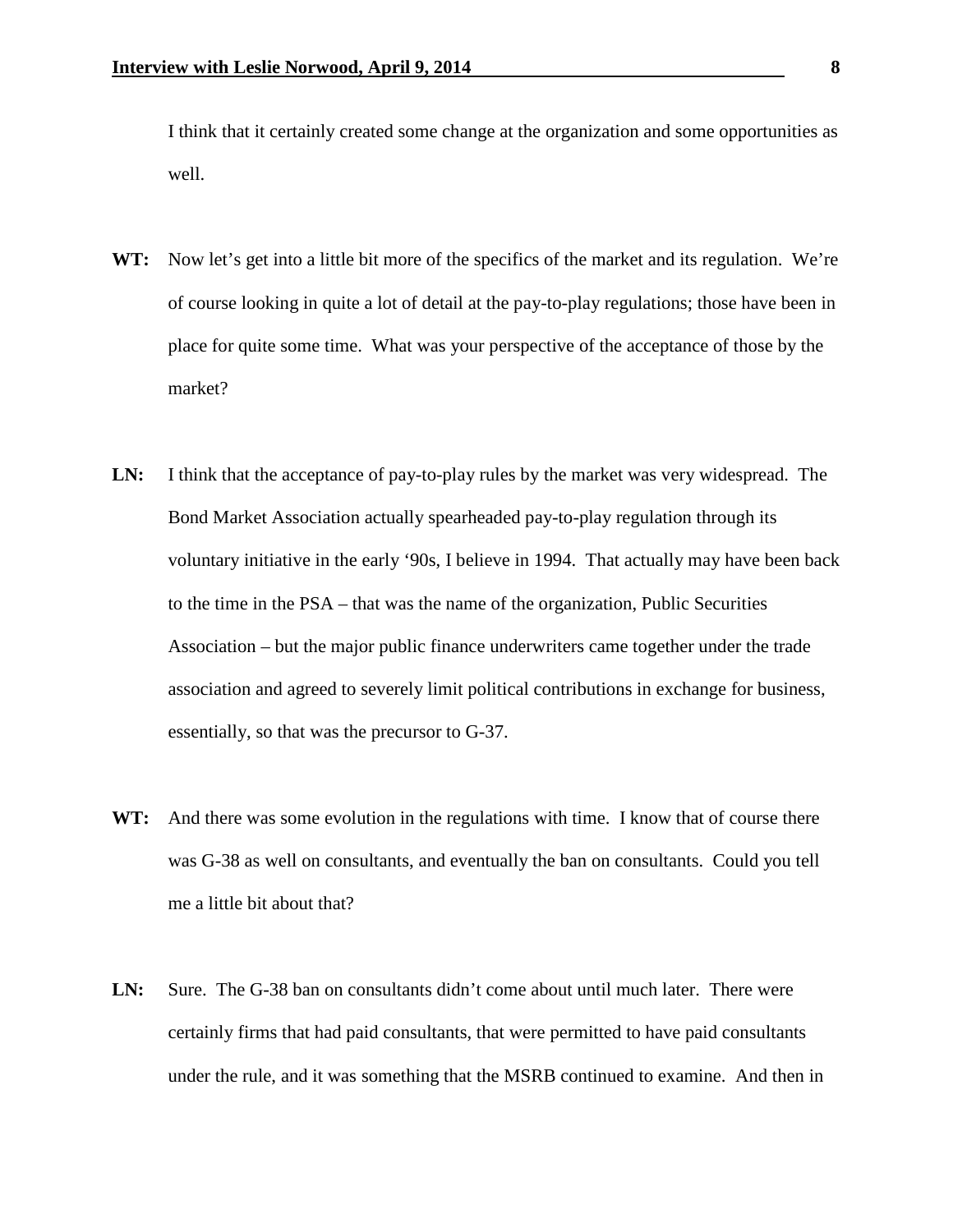light of certain transactions – I believe in the 2008 timeframe, where there were high payments to consultants – they considered the potential impact to the industry of having these consultants continue, and as a result made consultants no longer permitted.

- **WT:** Now, I believe the move to ban consultants was something that TBMA at the time opposed?
- LN: At the time it was something that we did oppose, that there were a lot of firms that had consultants and they felt that consultants could be helpful and at an economical rate in terms of the obtaining and retaining of municipal securities business. But it became inevitable that, at a certain point, with the certain developments in the industry of transactions with, again, some high fees to consultants. And so it became inevitable.
- **WT:** So, of course, fraud and enforcement issues are very rare in the municipal bond market, but they do occur. Is it something that TBMA/SIFMA has had to deal with much in its own activities?
- LN: No. I mean SIFMA has always had a strong position that our members, dealers, and banks alike, should comply with the rules and we have always supported vigorous enforcement of the rules. We've been concerned about regulatory efficiency and how adding additional rules in times of challenge to the market, where there may have been a violation of the rules by a firm, is not necessarily the right thing to do. We very much support vigorous enforcement, and there are always going to be, unfortunately, outliers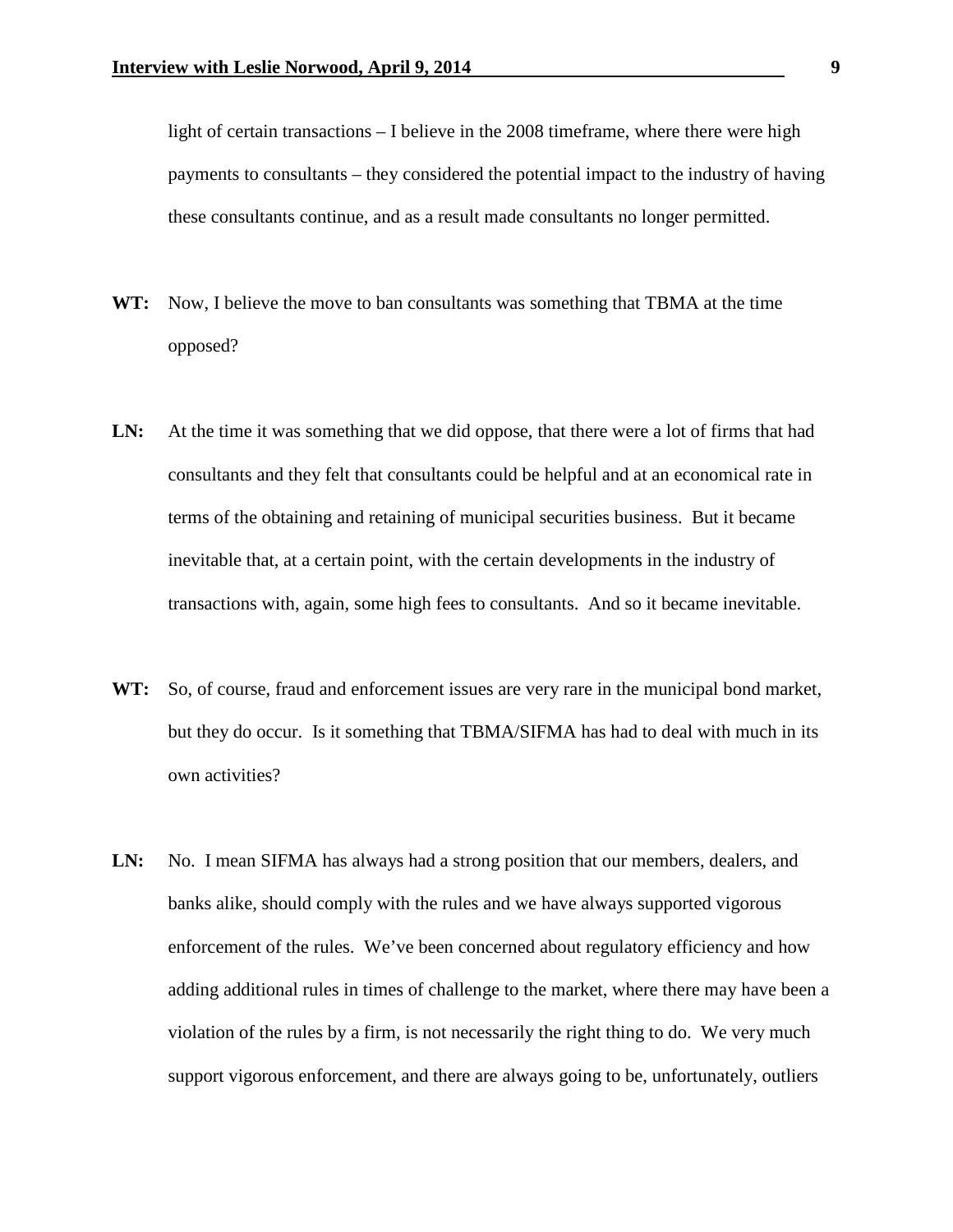who may be a bad player, but we believe that vigorous enforcement of the rules will catch those outlier bad players and that additional rulemaking is not necessarily always necessary.

- **WT:** Could you tell me a little bit more in general about when, say, the MSRB is going to make a new rule as to what your interactions with them, or with any other organization like the SEC, would be?
- LN: The typical process for the creation of a new MSRB rule is the MSRB comes up with a concept about what it wants to change in the rules. It may release concept release. It may discuss with industry members what they're thinking before they release a draft rule proposal. If there is a concept release or a draft rule proposal, SIFMA will take a look at that, we'll respond through the official comment process and may also look to have a sitdown meeting with MSRB staff to discuss our thoughts as the regulated industry members.

Now, that rule, after the comment process of the MSRB, the MSRB may amend the rule or may just forward the proposed rule to the SEC, at which point there would be another request for comment, a twenty-day period. SIFMA then may file a comment letter at the SEC level or not, and then of course the MSRB would be given another chance to change its rule.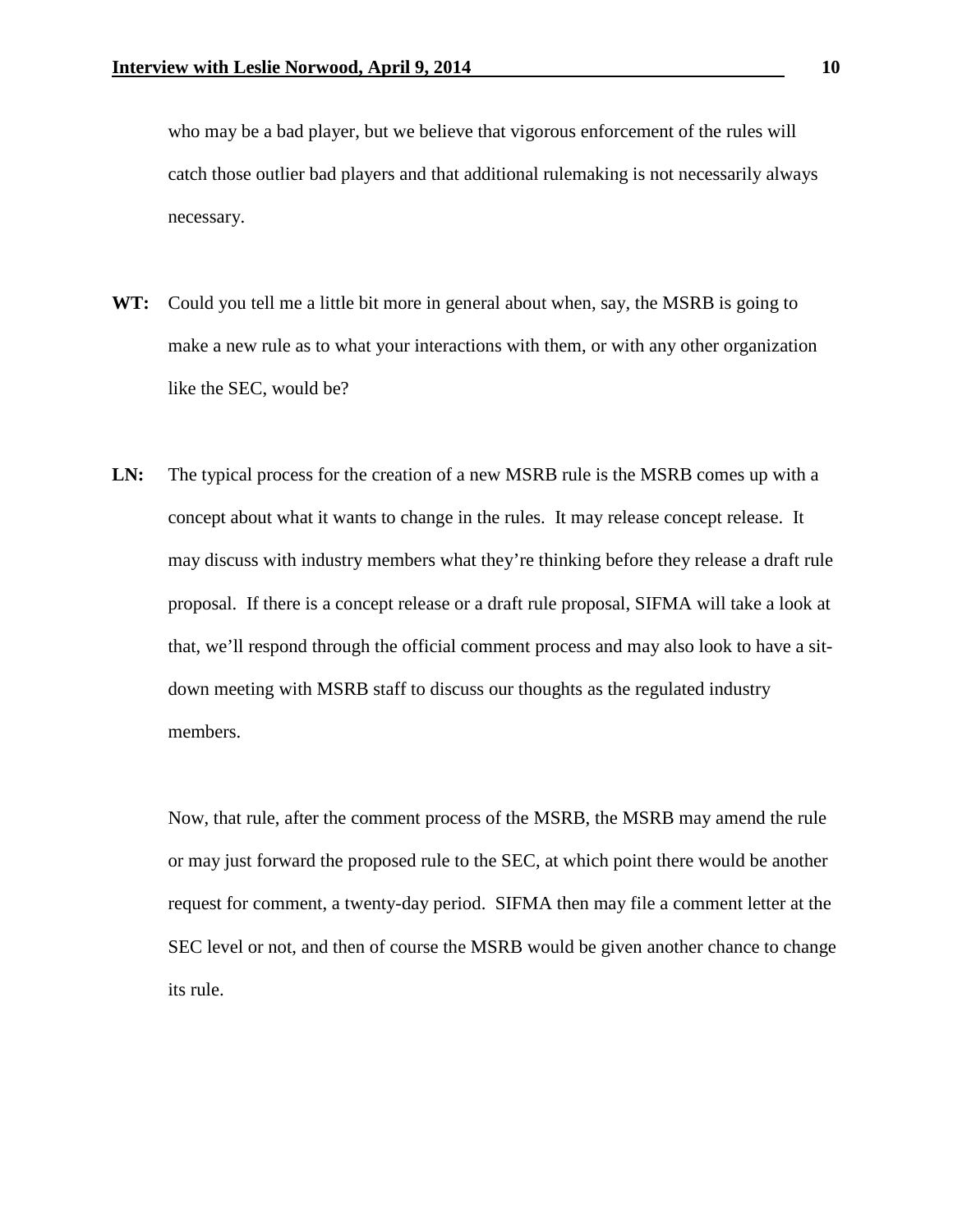- **WT:** Let me ask about the other end of the process, which is your interactions with brokerdealers. How does that usually work itself out?
- **LN:** SIFMA has a trade association for banks, broker-dealers, and asset managers, and has a vibrant communication with all of its members, and the trade organization works through its committee structure. The municipal division is headed by a municipal executive steering committee. I mean, it's an executive committee which is essentially staffed by volunteer heads of tax-exempt fixed-income at the various banks and broker-dealers on the street, both large firms, regional firms, and small firms all across the country.

We do have various other committees addressing issues that would be of interest to our membership, including a municipal legal advisory committee, municipal operations committee, financial products – which essentially covers derivatives and other types of products – a credit research committee, a broker's brokers committee covering the inter-dealer brokers in the municipal securities market, a syndicate and trading committee, and a policy committee that looks at tax policy and other federal legislative issues related to the issuance of tax-exempt municipal bonds.

- **WT:** How often do the committees meet?
- **LN:** Depending on the committee, there could be different meeting schedules. Our municipal steering committee meets monthly. Other committees like the syndicate and trading committee may just meet as needed when issues arise.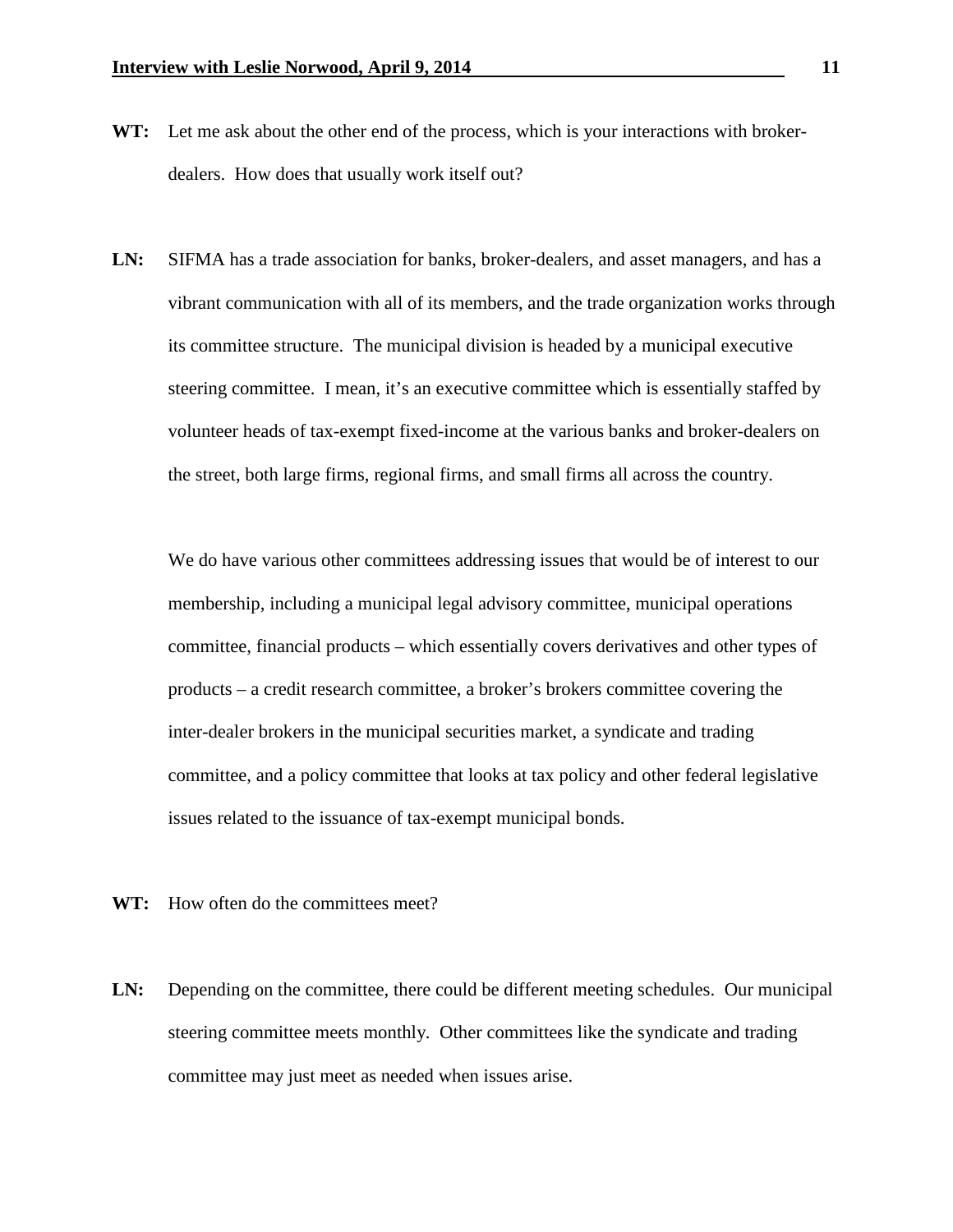- **WT:** And what is your experience in working with regulators, going back to that side of the equation, of their appreciation of the various intricacies of the municipal securities industry?
- LN: I think that there is a great appreciation of the intricacies of the municipal securities market by the regulators at the MSRB and the SEC. Certainly, that's been an interesting development as the years have gone on. We are known to be experts in the market, because SIFMA's members, the banks, the broker-dealers on the street are those players that are regulated and are working in the markets every day. Certainly, the MSRB used to have a fifteen-member board which had five bank dealers, five securities dealers, and five independent members. And now after Dodd-Frank and the MSRB was mandated to have an independent board also inclusive of municipal advisors, they now have a twenty-one-member board, which has relatively few members of the broker-dealer community on it.
- **WT:** Could you tell me a little bit about participation in the Muni Council? That came up a little bit before you got here I think, but continued on. Does it still continue on?
- LN: The Muni Council was a loose grouping of issuers, which Lynnette Hotchkiss had been helping to coordinate in her role as head of the municipal securities division at TBMA and SIFMA. It continued for some time after I arrived at The Bond Market Association,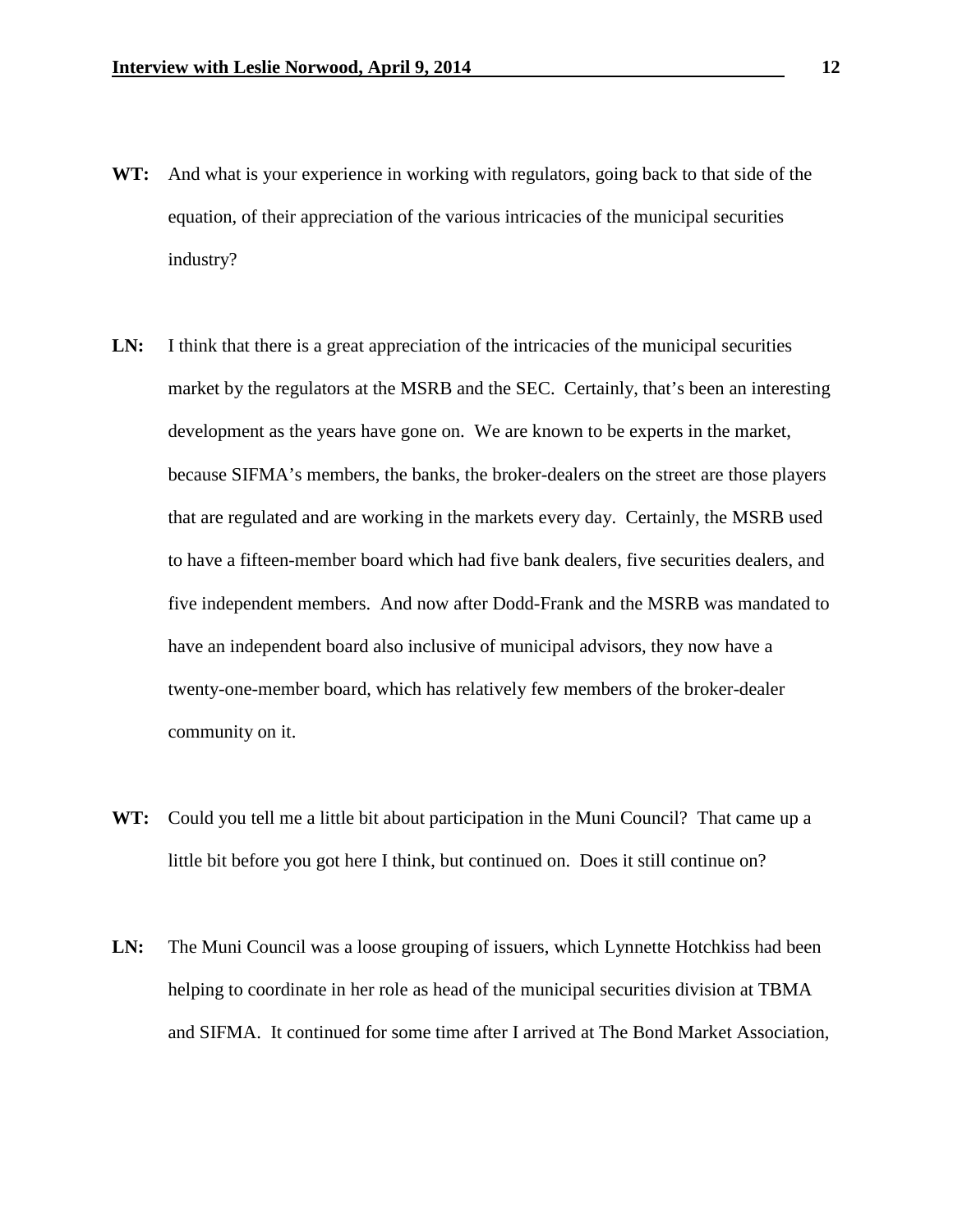and its goal was to improve electronic dissemination of continuing disclosure information in the municipal securities market.

- **WT:** And so eventually, then, Lynnette Kelly goes over to MSRB. Did that change relations with the MSRB at all? And of course, Kit Taylor had been there for thirty years, so I'm curious about if there was a cultural change or anything like that, or a communications change.
- LN: I don't think there was a communications change, per se. Certainly I had a very good working relationship with Lynnette Kelly, as I had worked under her at The Bond Market Association and SIFMA for many years before she left to go work at the Municipal Securities Rulemaking Board. Lynnette brought a unique set of experiences and skills to the MSRB. Certainly, she had worked at the Association for many years and had heard the issues of the industry, the challenges that they suffer from, and brought that knowledge with her to the MSRB. And of course, she had practiced public finance law for many years as well, and brought those skills with her as well.
- **WT:** Could you talk a little bit about, from the TBMA/SIFMA end, of how the run-up to the eventual implementation of EMMA went? Of course, there was the central post office in between and a rather long period of adjustment there. So I'm kind of curious as to what it looked like on this side, since we've gotten the MSRB end of it.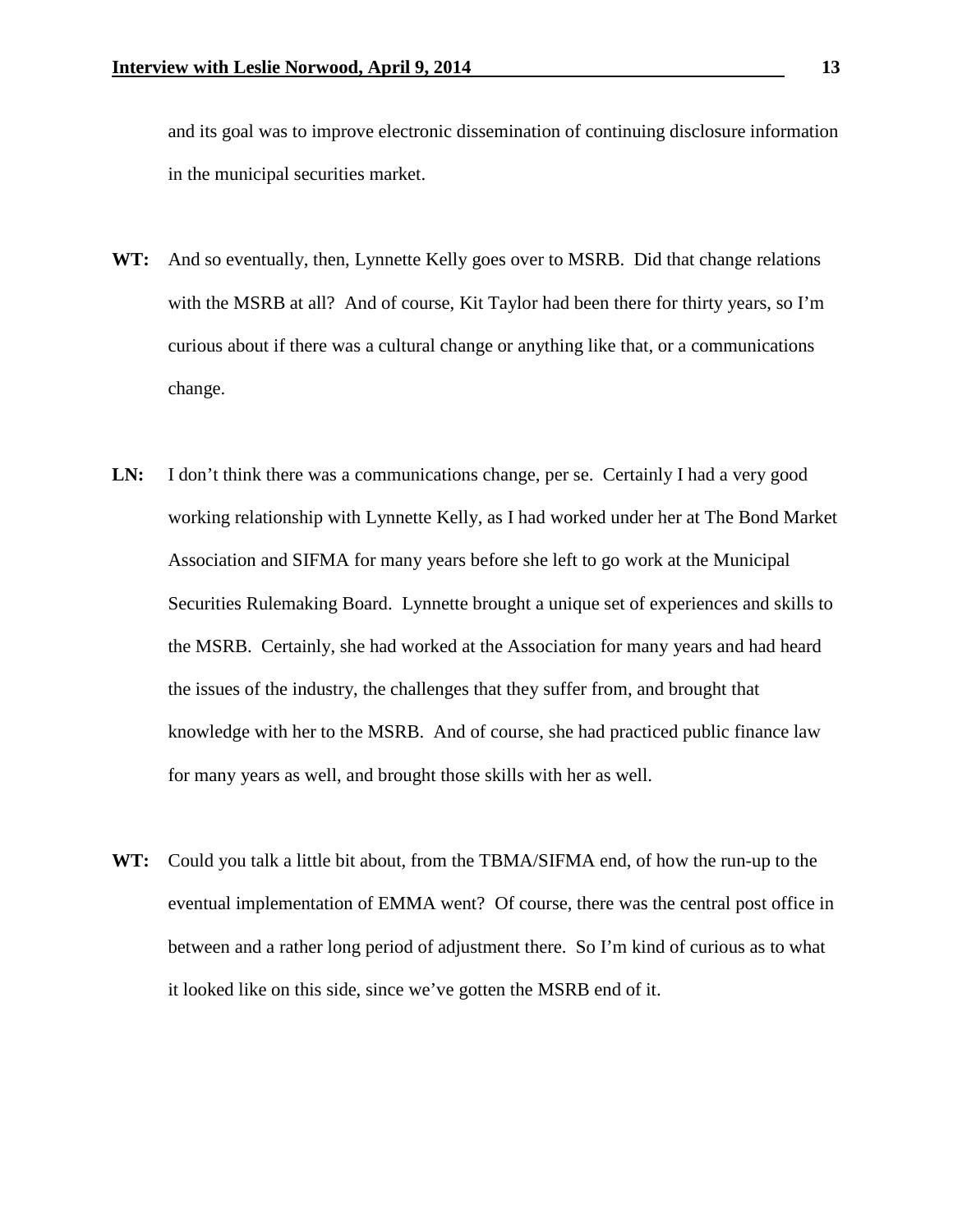LN: It was a long process in my mind, but certainly it was revolutionary for the industry to have the MSRB take on continuing disclosure and put that up on its website for all to see. Certainly the MSRB's development of the EMMA site has been historic. Really, I see The Bond Market Association's website, investinginbonds.com, as being a precursor to the EMMA site as we had the real-time trade reporting data up on investinginbonds.com on January 31st, 2005. We were the only place to put that information for free across all participants in the marketplace up on the Internet, and I think that helped spur the concept behind EMMA and the idea that information in the municipal securities market should be free for all market participants and easily accessible.

As you alluded to, the Muni Council had decided that as part of its mission that there shouldn't be additional requirements on issuers for filing their continuing disclosure information material event notices. It should be just easier to find that information instead of having it at pay services that investors couldn't access, and instead of filing it at the four or five different NRMSIRs it should be filed at one place. And so it came to be the idea of using the Texas MAC, Municipal Advisory Council of Texas, as kind of a central post office of issuers being able to send the continuing disclosure information material event notices to the CPO and then have the CPO then send the information to the NRMSIRs. So that was really one of the first steps, and then that progressed on to – that was issuers being able to file in an easier manner, and then that progressed on to the MSRB's development of its EMMA system and issuers filing information directly with the MSRB and having the MSRB put it up on its website.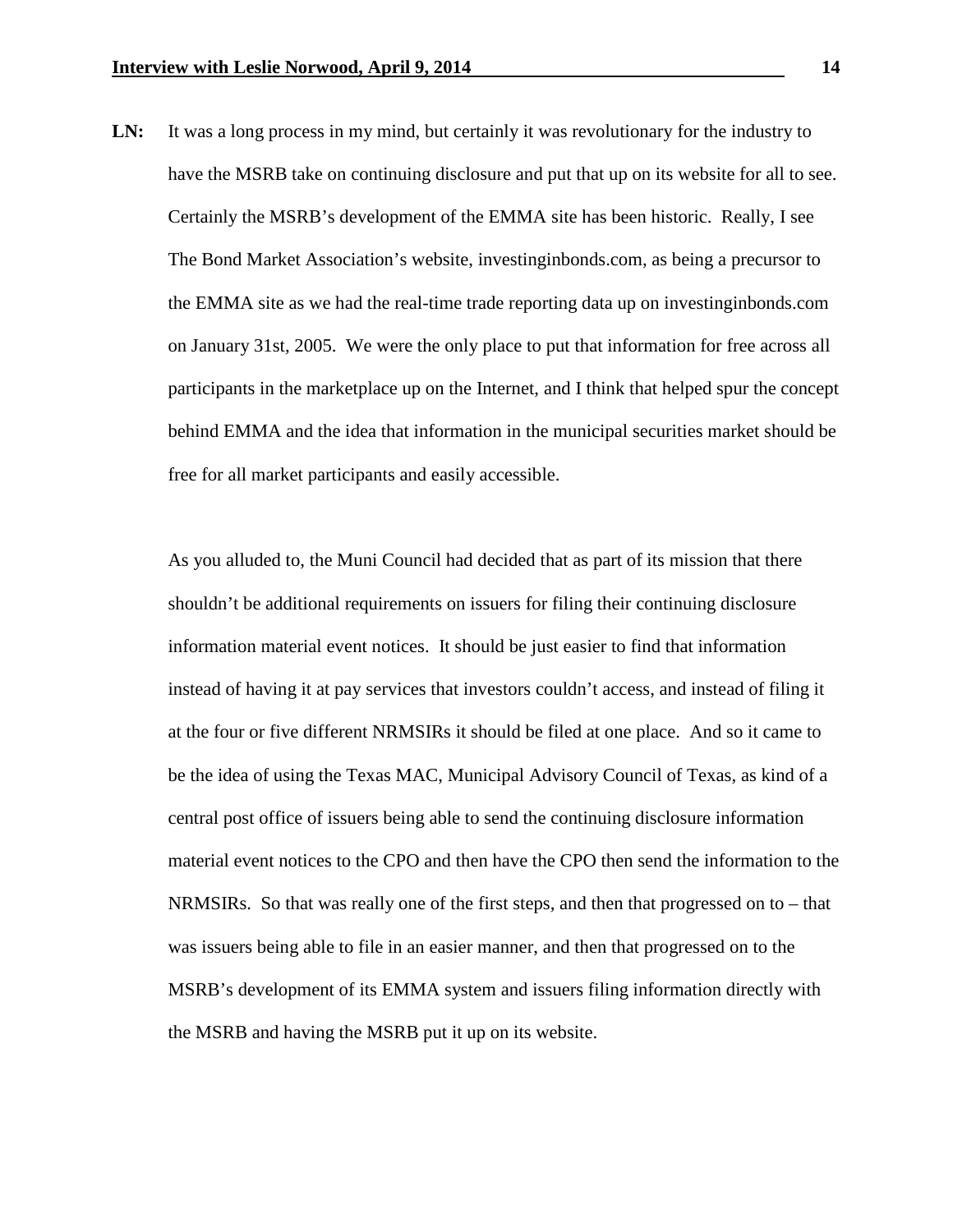- **WT:** Was this something that the broker-dealers had been looking forward to for some time, the rationalization of this process, or was there an adjustment period?
- **LN:** I think there was an adjustment period. I think that it ended up being very good for the dealers as well as simplifying the process for issuers, and certainly the group that most benefitted was the investor community.
- **WT:** Right. Let's talk a little bit about some of the complex products in the market. Of course we'll want to talk about auction rate securities, but there are also derivatives, VRDOs, bond insurance, which have had an interesting evolution over the past decade or so.
- **LN:** Oh, sure.
- **WT:** Maybe we could start by speaking generally about how SIFMA has responded to the development of these products and the evolution of the regulation.
- **LN:** Sure. Of course SIFMA, as representing the banks and broker-dealers in the market, was always looking for ways to assist its members, and one of the projects that we undertook, before I got to the organization, in the early '90s was the development of an index to replicate, essentially, the swap market. The development of this index was the PSA, then TBMA Municipal Swap Index, which was an index of high-grade variable rate demand obligations, which was published every Wednesday. That turned out to be a very interesting market to follow, particularly as we went into the late 2000s, and early 2000s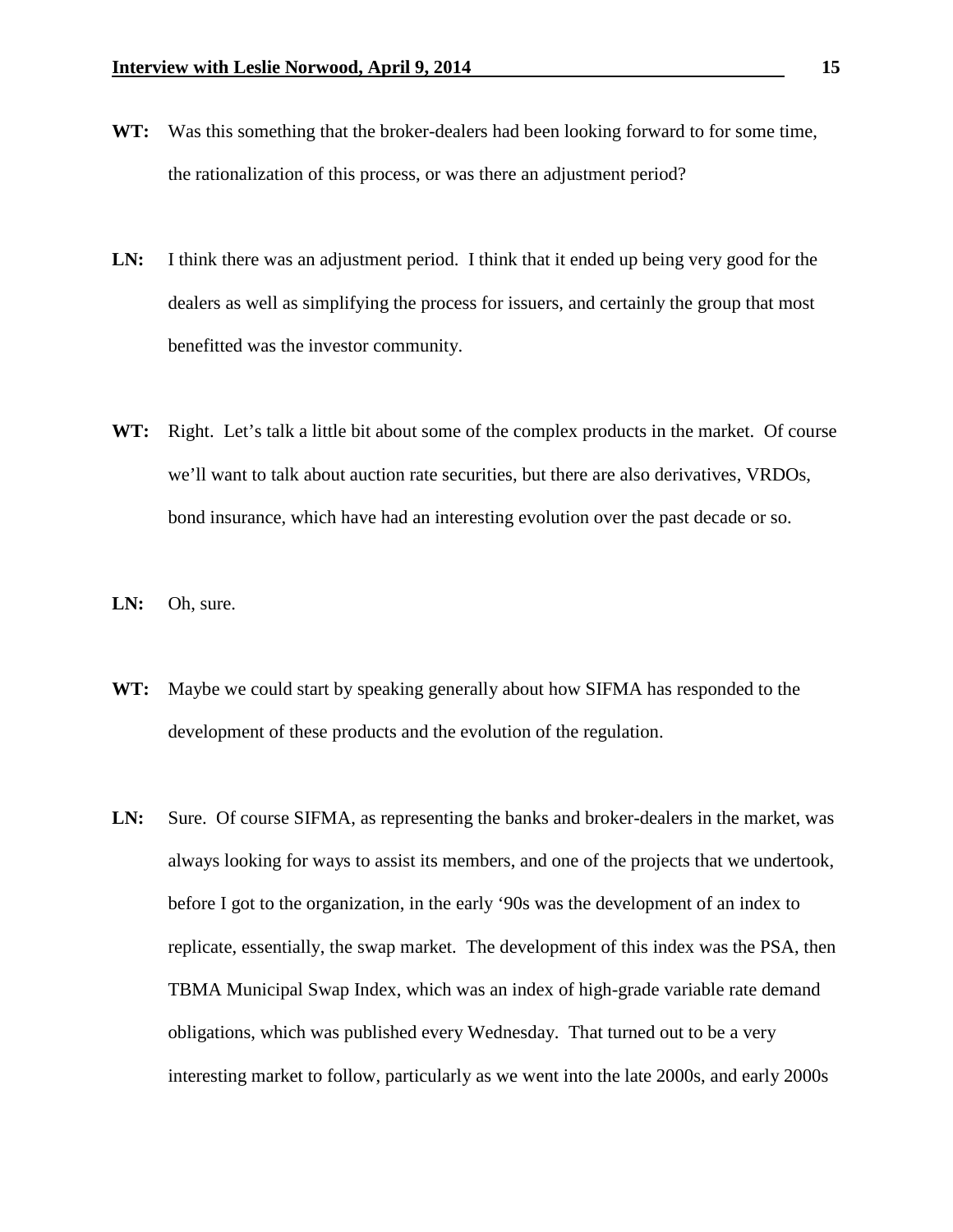actually, to see the challenges in the auction-rate market, the challenges in the VRDO market that followed and how the index reacted.

- **WT:** I know the advantages of these products is that they lend more of a flexibility to the market. I wonder if you could elaborate a little bit on how that worked.
- **LN:** Well, sure. It depends on the product, of course. And certainly, there are still VRDOs out there. Actually, there are still auction-rate securities out there. No new auction-rates being created, but there are some that are still in existence. Variable rate demand obligations were created because not all state and local governments, or obligated persons, nonprofit borrowers, need to be locked into a long-term debt obligation for thirty years and pay the interest rate related to that. Some are looking to achieve a lower cost of savings, of course, and it was seen that the short-term debt markets provided a lower cost of debt for those borrowers of tax-free municipal bonds.

The VRDO product typically reset at a very short period, either a daily or a weekly rate, and sometimes a little bit more than that, and took advantage of those short term rates, although it was a thirty-year product, but it could also be called in at any point in time if an issuer or borrower wanted to refund. The interesting point about the VRDO market was it did have that typically a letter of credit or a standby bond purchase agreement credit support behind it so that it was a money market eligible product. Of course, the auction-rate securities product sought to lower debt costs for issuers and municipal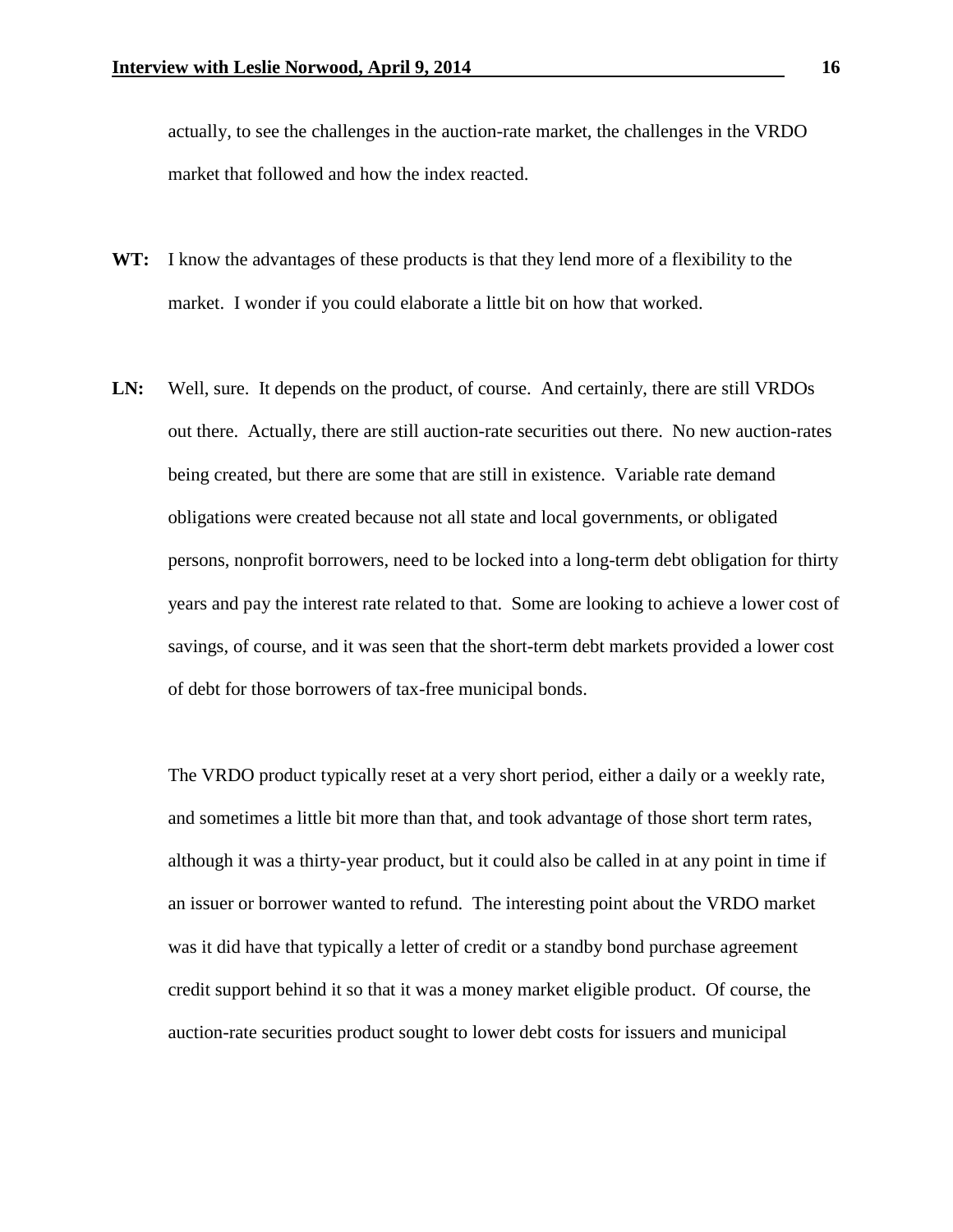borrowers even more by eliminating the credit support of the product, but it would have additional yield for investors.

- **WT:** Now, of course before the auction rate market froze up, there was I believe some talk of the proper regulation of those products before that, is that correct?
- LN: Really, the discussions that I recall about the regulation of auction-rate securities prior to the market freezing related to the accounting treatment of auction-rate securities. The accounting regulators had reclassified auction-rate securities as short-term securities, not cash or cash equivalents, and that was something that was a challenge for the firms to incorporate into their customer statements, and on their own books as well.
- **WT:** I see on your résumé here that you were involved afterwards in the Congressional testimony concerning auction rate security, is that correct? That was after the freeze?
- LN: Yes. And so, certainly after the freeze in the market happened, there were investigations into what had happened in the market and how could the industry and the regulators do better going forward to protect against such unforeseen circumstances, and there was congressional hearings about the auction-rate market.
- **WT:** Could we talk a little bit about bond ratings and how that has evolved in the last, say, ten years?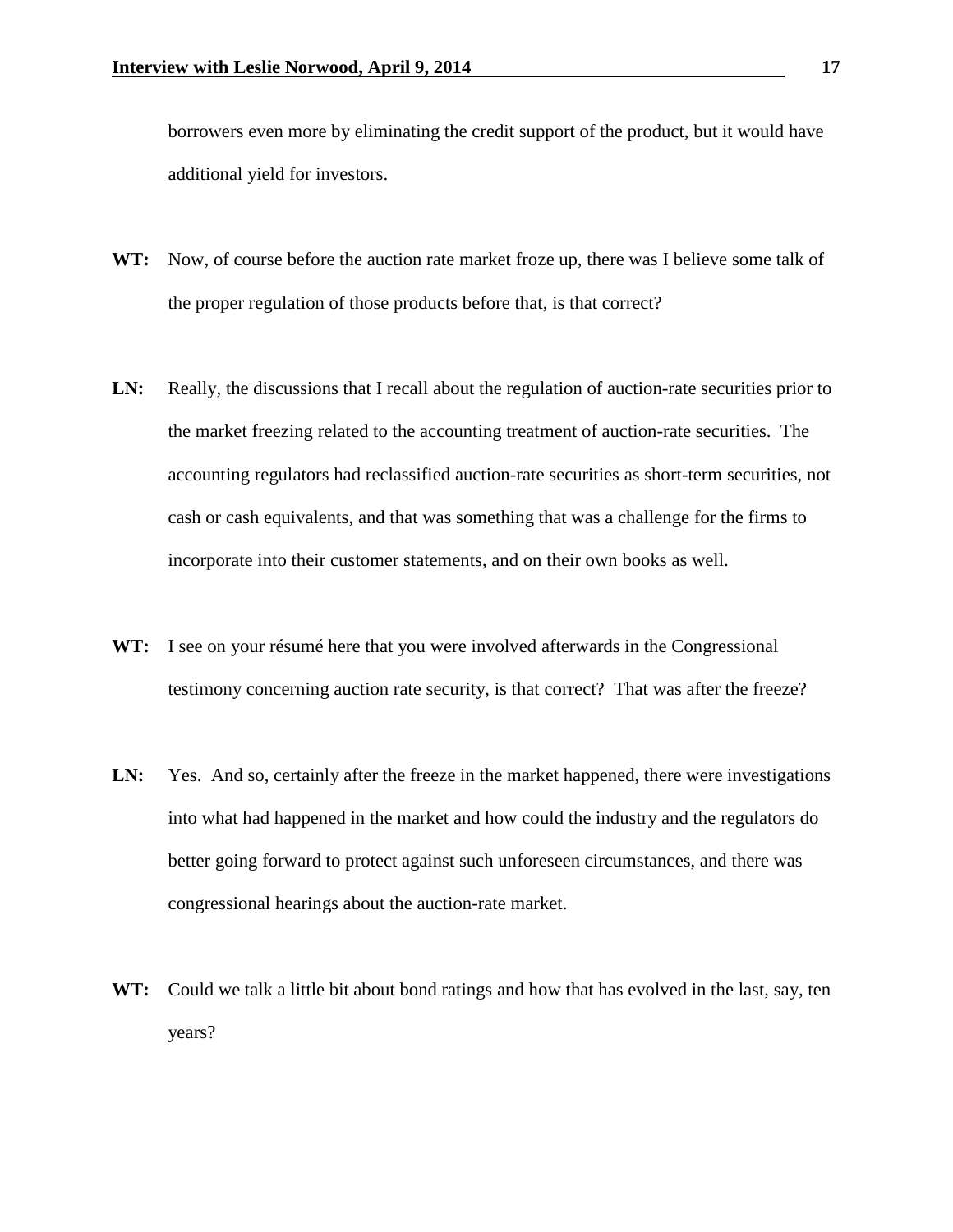**LN:** Certainly as the bond insurers got downgraded in the late 2000s, which really triggered the crisis in the market, there has been, I would say, a change in how credit analysis has worked in the market. So, I would say about ten years ago there really was a homogenization of the municipal securities product. There was a high degree of bond insurance – I think 60 percent or more of new issues were being insured – and so there wasn't as much credit analysis that needed to be done on each deal. After the crisis in 2008-2009 and bond insurance dropped away on many transactions, there was a resurgence in the importance of credit analysis and kind of looking at the underlying security, even if there was bond insurance on the transaction.

As you look at the timeline, there's just an incredible amount of things that had happened as a result of the downgrade of the bond insurers. The waterfall of what happened in the industry going into early 2008 was unfathomable to most in the industry and certainly to me as well.

- **WT:** And then there was the recalibration fairly recently of the ratings, is that correct?
- LN: Yes. Many of the bond insurers, led by Standard & Poor's I believe, went to corporate equivalent ratings for municipal securities. Municipals were typically rated on a higher scale, or a more difficult, more challenging scale than corporate issuers because of its historically low default rate. Municipal securities that were rated typically had a far less than 1 percent chance of default, and so based off of those qualifications the risk of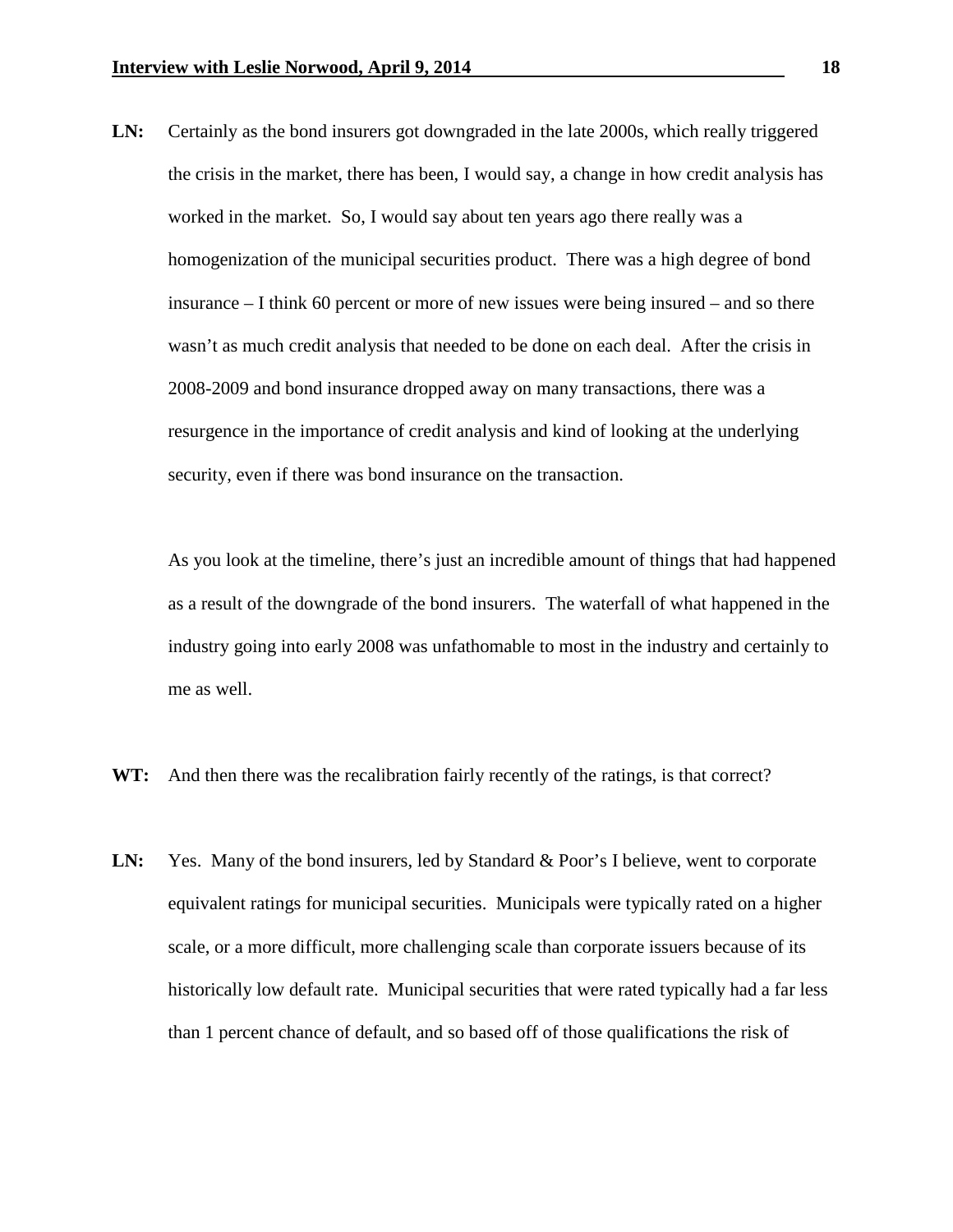default and magnitude of loss, many municipal securities issuers after the calibration to the corporate scale got upgraded significantly.

- **WT:** Where did the pressure for that primarily come from?
- LN: The pressure from that came primarily from the issuer community who felt that they were overpaying for municipal securities ratings, essentially, and for their underwriting, and not getting the rates in the market that they necessarily should for their securities because their ratings were being, in their mind, artificially suppressed to cause a ratings spread across the scale. There was some concern among the investor community that if everything then was rated higher, then there'd be no differentiation in the market. But then again, we come to the rise of the credit analyst.
- WT: In one or two of my other interviews it's been said that the ratings have become less important, particularly as more information has become available through time. Is that your perception?
- LN: No, I would say for the sophisticated investor, the professional investor, that would be certainly the case. I think that ratings are a shorthand still used by retail investors and others to classify securities risk, but, as the SEC has been required to move away from ratings, I think professional and other sophisticated investors have also moved away from using ratings as a shorthand and have looked at the underlying information that's available about the securities in the marketplace.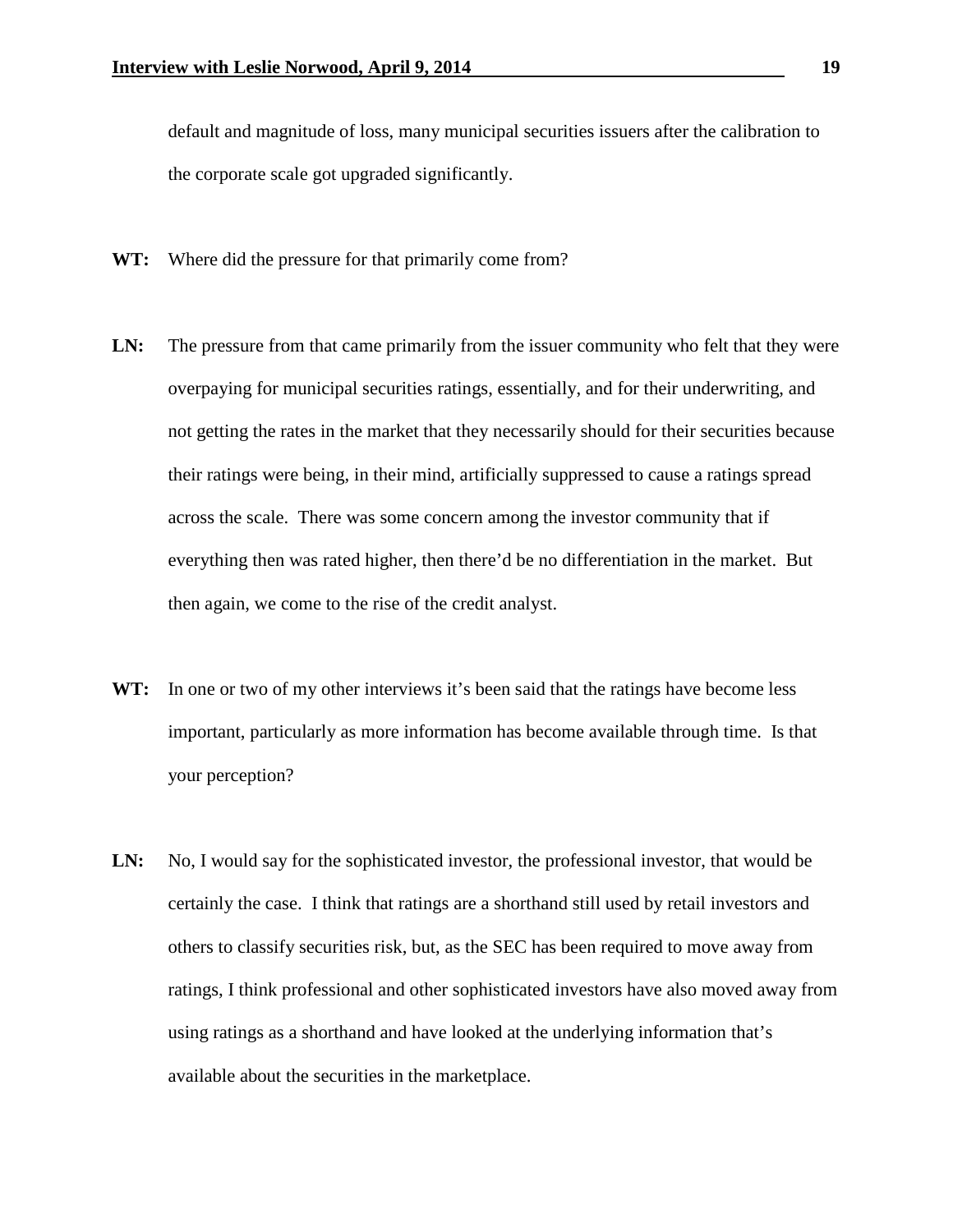- WT: One of the more interesting recent developments, one that didn't have any consequences in the long run, was when Chairman Cox looked into the possible repeal of the Tower Amendment. When something like that that seems fairly unrealistic comes up, to what degree do you have to pay attention to that here at SIFMA?
- LN: I think that that's something that we paid serious attention to. That would have been a landmark change in the industry and we watched it very closely, as we do any other regulatory change.
- **WT:** What's the SIFMA position, if you do indeed have to have a position, on things like the Tower Amendment and 15c2-12?
- **LN:** Our positions have kind of changed over time with regards to things that happen in the marketplace, depending on what our members feel at the particular time. The Tower Amendment was in place and still remains in place, and if it comes up again we'll address it with our membership. Certainly, with regards to 15c2-12 we feel strongly that issuers should continue to produce their continuing disclosure filings annually and their material events notices, and file them as required on EMMA. Those notices are critical for issuers to understand what's going on with the issuer and securities going forward.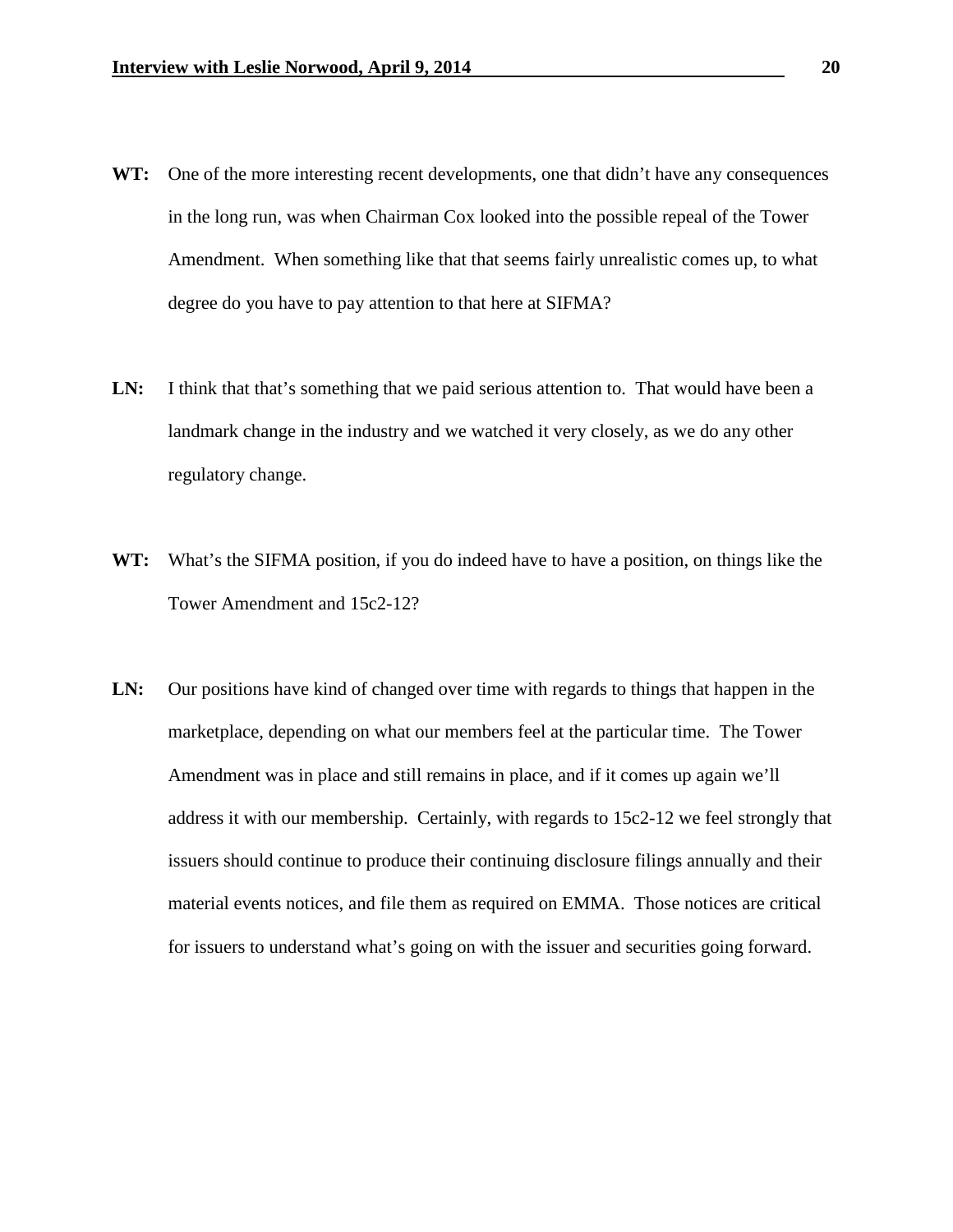- **WT:** What are the perceptions of this in the dealer/underwriter community? Is it the impression that there's too much responsibility on their end because of things like the Tower Amendment?
- LN: I think that there remain concerns from the broker-dealers that, because the regulators cannot regulate the issuer community directly, except with regards to antifraud provisions of the securities rules, that the securities regulators regulate the broker-dealers, and again, regulate the issuers indirectly through the broker-dealers. And there is concern about potentially an undue burden, a regulatory burden on the broker-dealer community.
- **WT:** Can I ask you just in general about the range of opinions or attitudes there is in that community towards regulation in general? I mean, does it vary substantially, in your view?
- LN: Well, I think there's been a lot of concern recently that the piece of regulation has been increasing and that there has been many monumental changes very quickly to the industry. And that maybe some thought about regulatory efficiency, or some more thought about regulatory efficiency would be beneficial.
- **WT:** Okay. That's a good segue into talking specifically about Dodd-Frank. Could you tell me about the process leading up to the legislation, how that looked on this end?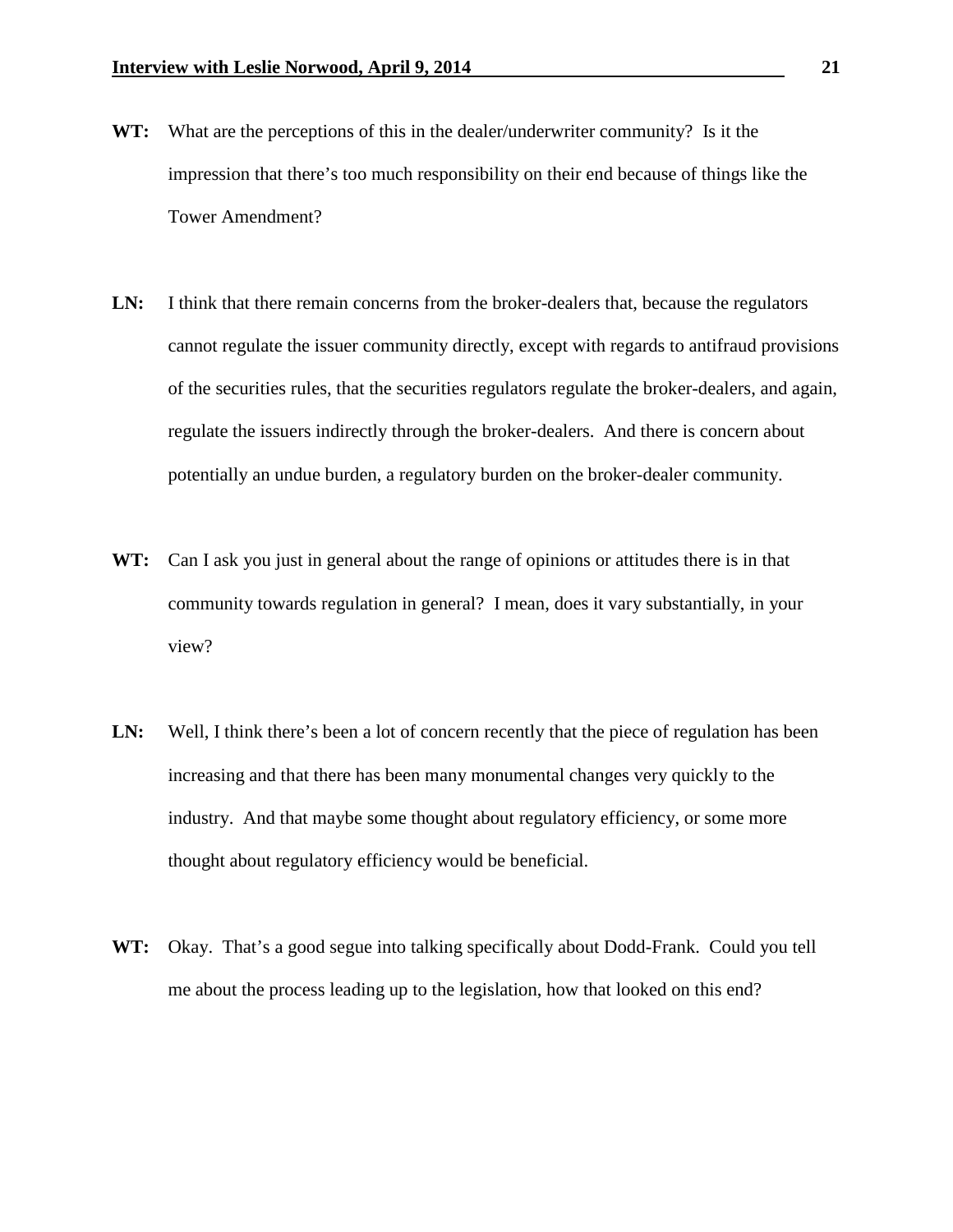- **LN:** Dodd-Frank was a monumental piece of legislation. SIFMA had actively lobbied for the regulation of the independent financial advisors, the non-dealer financial advisors that we seemed to be not under any federal or regulatory regime. It ended up that Section 975 of Dodd-Frank that regulated municipal advisors incorporated regulation for not just the independent municipal advisors but also the dealer advisors as well, and that was a change that happened at the last minute and has certainly caused many challenges for the bank and broker-dealer community.
- **WT:** Could you tell me a little bit about what some of the difficulties are in simply identifying, or I guess defining, what is an advisor?
- **LN:** The test of who is a municipal advisor is a facts and circumstances determination, and firms are certainly struggling with that right now. It's not clear-cut based on roles or specific activities, so there's certainly a large amount of work being done by the compliance departments of the various firms to determine whether firms are acting as a municipal advisor or will act in the future as a municipal advisor.
- **WT:** And how about then, after the Dodd-Frank legislation, how has it gone with the implementation of that? I know that's been quite a lengthy process as well, though I suppose it needs to be.
- LN: Yes. It needs to be. It's been quite a challenge, certainly. Dodd-Frank was passed in 2010. A temporary rule was put into place but was very broad in terms of its application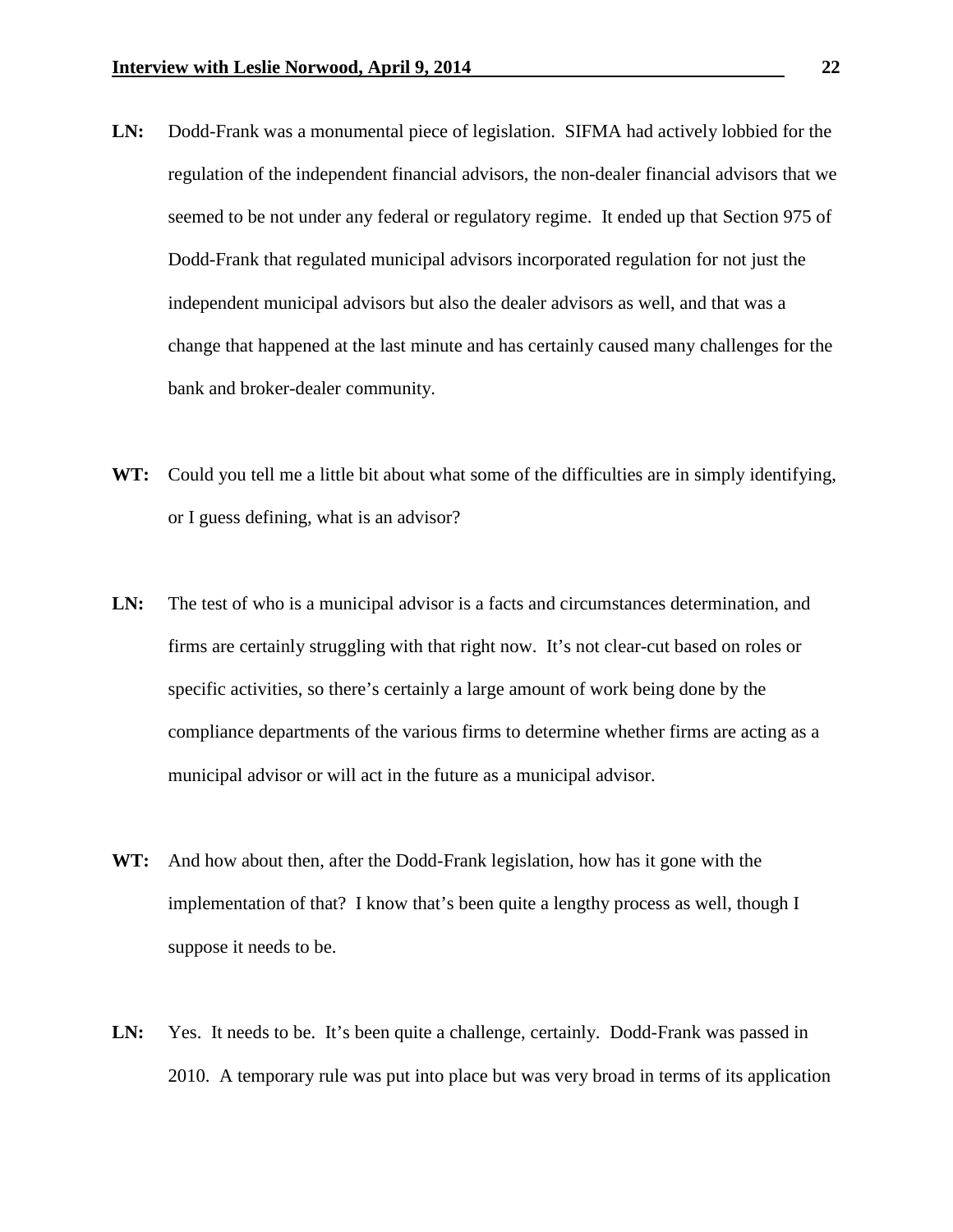to potential municipal advisors. We went through a comment period on that, and then the final rule came out in September of 2013 for effectiveness on January 13th of 2014.

The final rule changed substantially from the temporary rule, and although we had argued for a re-proposal it didn't get re-proposed before it went to final, and so unfortunately there are some issues that still need to be clarified. And we've worked with the SEC, which has released one round of clarifications to the rule already. They released that on January 10th. But, of course, as the rule was due to be implemented the next business day, we did on January 9th submit a request for a delay in effectiveness of the rule, and the SEC granted that, so the effective date of the rule was pushed off until July.

- **WT:** Now, there's also been some new regulation on broker's brokers, is that correct?
- LN: Yes. There have been new regulations on broker's brokers that the Municipal Securities Rulemaking Board have released, and those that work with broker's brokers, to try to clarify the role of a broker broker and what they do, and to make sure that the clients of the brokers' brokers understand what the process is.
- **WT:** And of course, we've recently had a report on municipal securities from the SEC. Could you tell me about some of what you view as the most interesting aspects of that report, what are the most pertinent issues pointed out?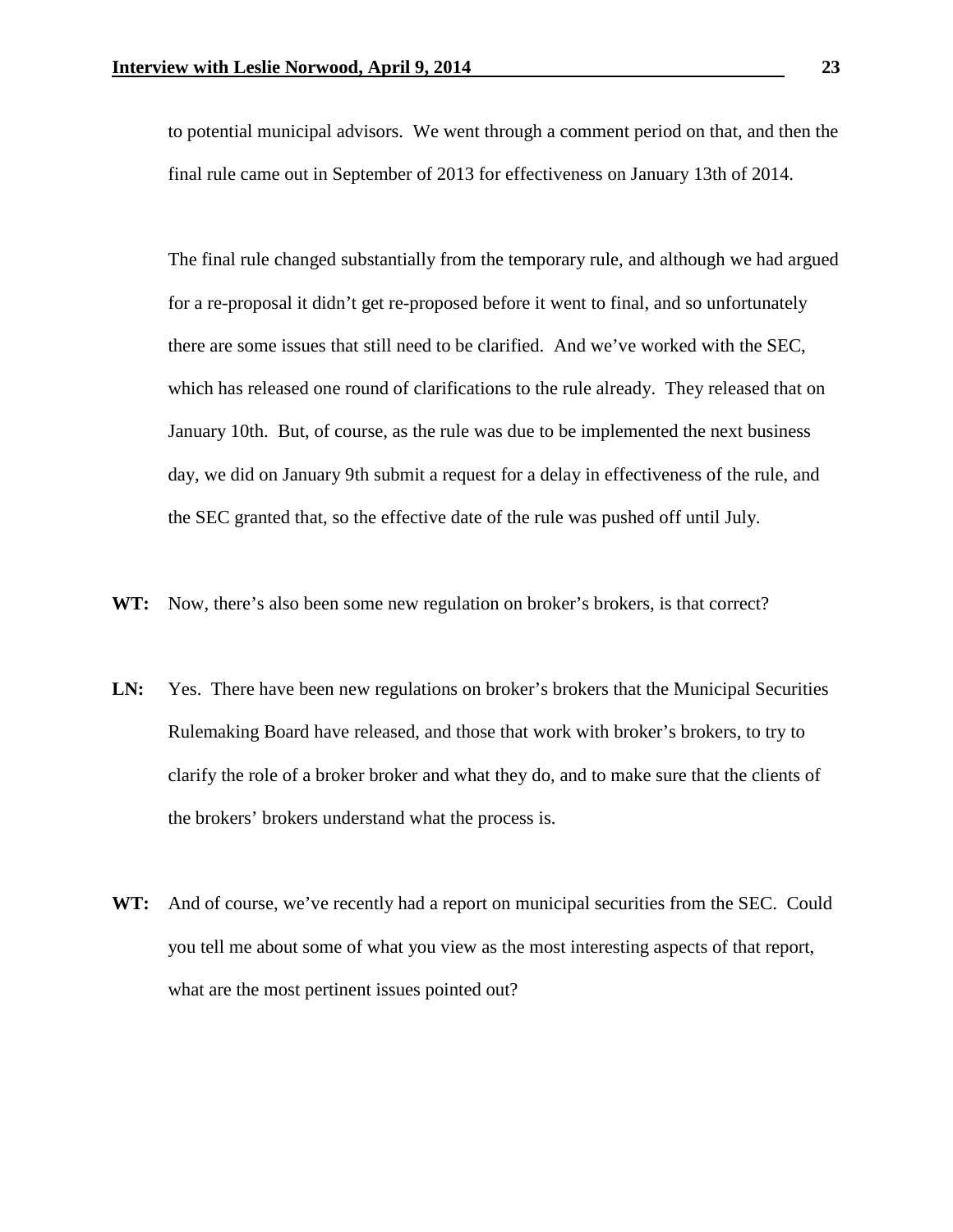- LN: There was a lot in that report. It took many years for the SEC to put that report out. One of the top issues in the report was a potential proposal for best execution, which SIFMA took as a challenge and we sat down with our members, developed a proposal for the MSRB for execution in the municipal market, and the MSRB has taken that into consideration in its proposal for improving execution in the municipal market that will likely be finalized later this year.
- **WT:** Has it affected you at all as the SEC Office of Municipal Securities has changed in its form with time – of course, the Dodd-Frank legislation affected that too. I don't know how much that impacts things here at SIFMA or whether you notice that, or if you have opinions on it.
- LN: Oh, we certainly have noticed it. The Office of Municipal Securities was not its own separate office directly reporting to the Chairman until after Dodd-Frank. It reported in through Trading and Markets. And previously it had been headed by Martha Haines with Mary Simpkins reporting to her, but John Cross coming over from Treasury to head the new Office of Municipal Securities, certainly, and his move to expand the office – I think he's now got five attorneys working for him – has increased their bandwidth significantly, which is necessary in light of the office's mandate to implement municipal advisor rulemaking.
- **WT:** And we've kind of made short work of most of my questions here, but is there anything that I've overlooked that you think is a really pertinent issue that we ought to discuss?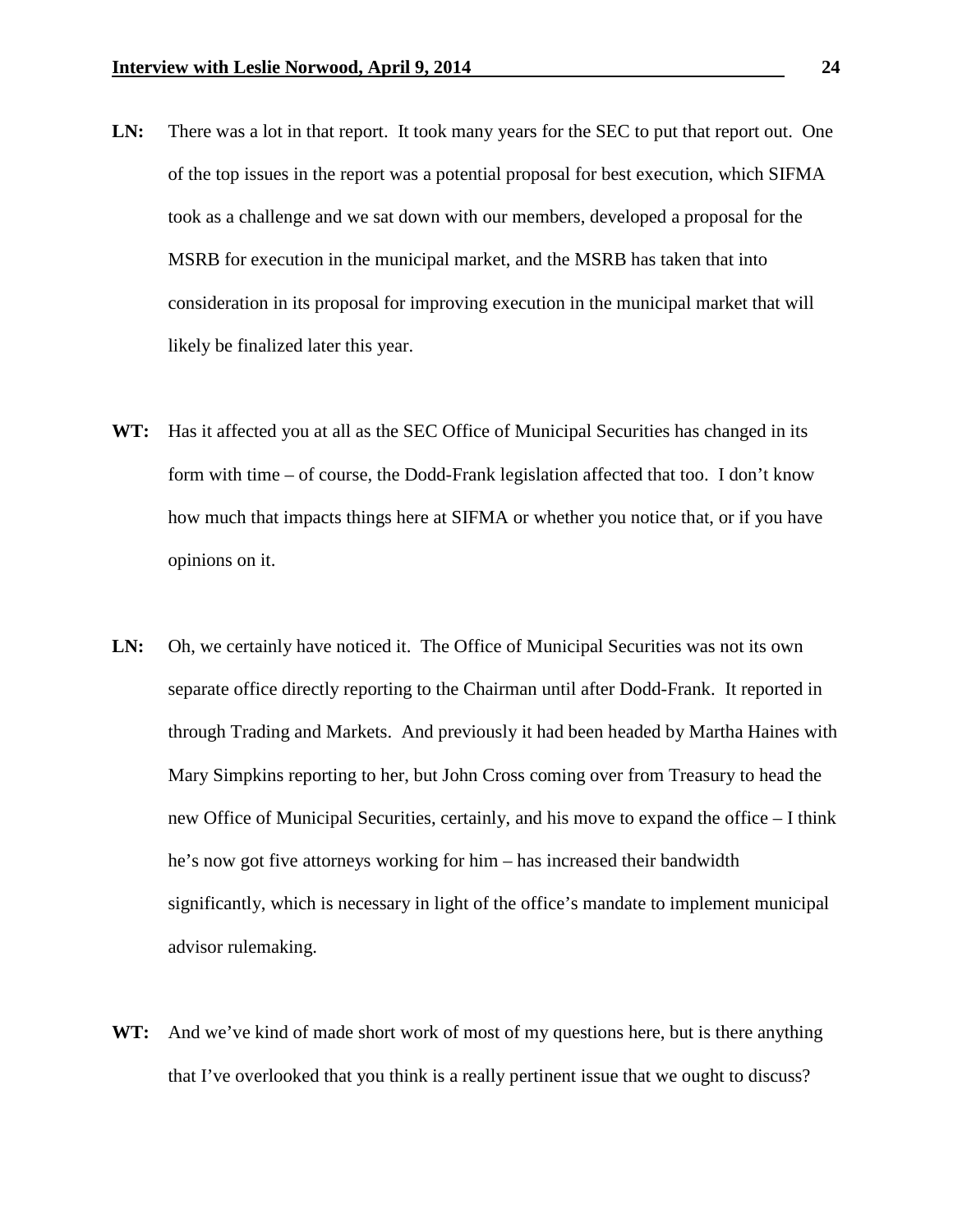- LN: I think I'm good.
- **WT:** Okay. Well then in that case, let me just conclude by asking a little bit about coming back to you personally and the evolution of your career – you've been here at SIFMA now for what, ten years, you said?
- **LN:** Yes. Ten years, March of 2004.
- **WT:** Has your role evolved in that time?
- LN: I think my role has evolved, certainly, over the past ten years, and as I've grown in my knowledge of the banks and broker-dealers and their operations. When I first started, I was learning the other side of the business, learning not just the new issue market but the secondary market, and as I've grown we've added staff to the area. I took on auction-rate securities into my portfolio here at SIFMA. Of course, that's a product that wasn't just a municipal product, it was a preferred product as well, corporate product as well. And I look forward to growing in my knowledge and my portfolio here at SIFMA.

I mean, certainly one of the most memorable times was the 2008 and 2009 timeframe, when in January 2008 we were starting to get inquiries about how to develop bank bonds, how to register bank bonds at DTC, how to get new CUSIP numbers for bank bonds, and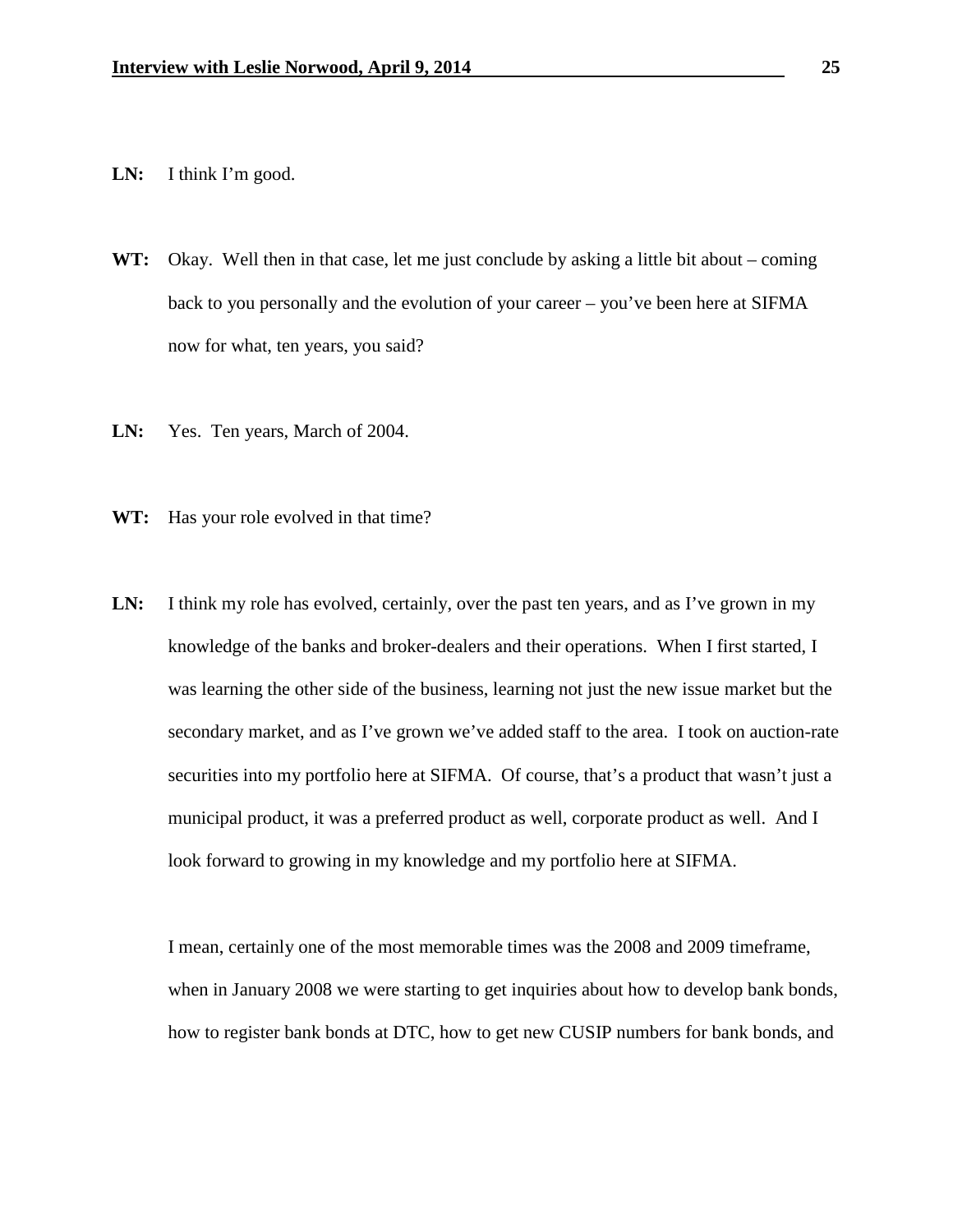this was something we'd never heard of before, as the liquidity banks started to get concerned about the auction-rate securities market.

Of course, massive failures in the auction-rate securities market only started happening in the mid-February timeframe, but it was a particularly memorable time in my career, as emergency relief was needed for that market. John Cross, again, was at Treasury at the time. SIFMA wrote to John for emergency relief from Treasury, we got emergency relief from the SEC, we were posting information on our website about trustees and tender agents so that firms could easily find tender agents on bonds that they held. It was a time of nonstop work.

And certainly, something I'll never forget, particularly in our – I had mentioned our index previously – our index published on Wednesdays, and Thursday morning I got a call in September of '08 that our index had gone from a 1.79 to 5.15 in one week, and was that an error? And we checked into that, and really, the VRDO market was collapsing before our eyes and nobody was buying short-term municipal securities. VRDOs were not being purchased. And so it certainly was very interesting, being on the frontlines of that crisis and being able to assist the banks, broker-dealers, and investors in that marketplace as an unimaginable situation unfolded before our eyes.

It's also been a great chair to sit in to try to advance the marketplace forward. One of my key projects here when I first started in the '04-'05 timeframe was to, again, reexamine a securities master database project. It was said it could never be done, but what dealers at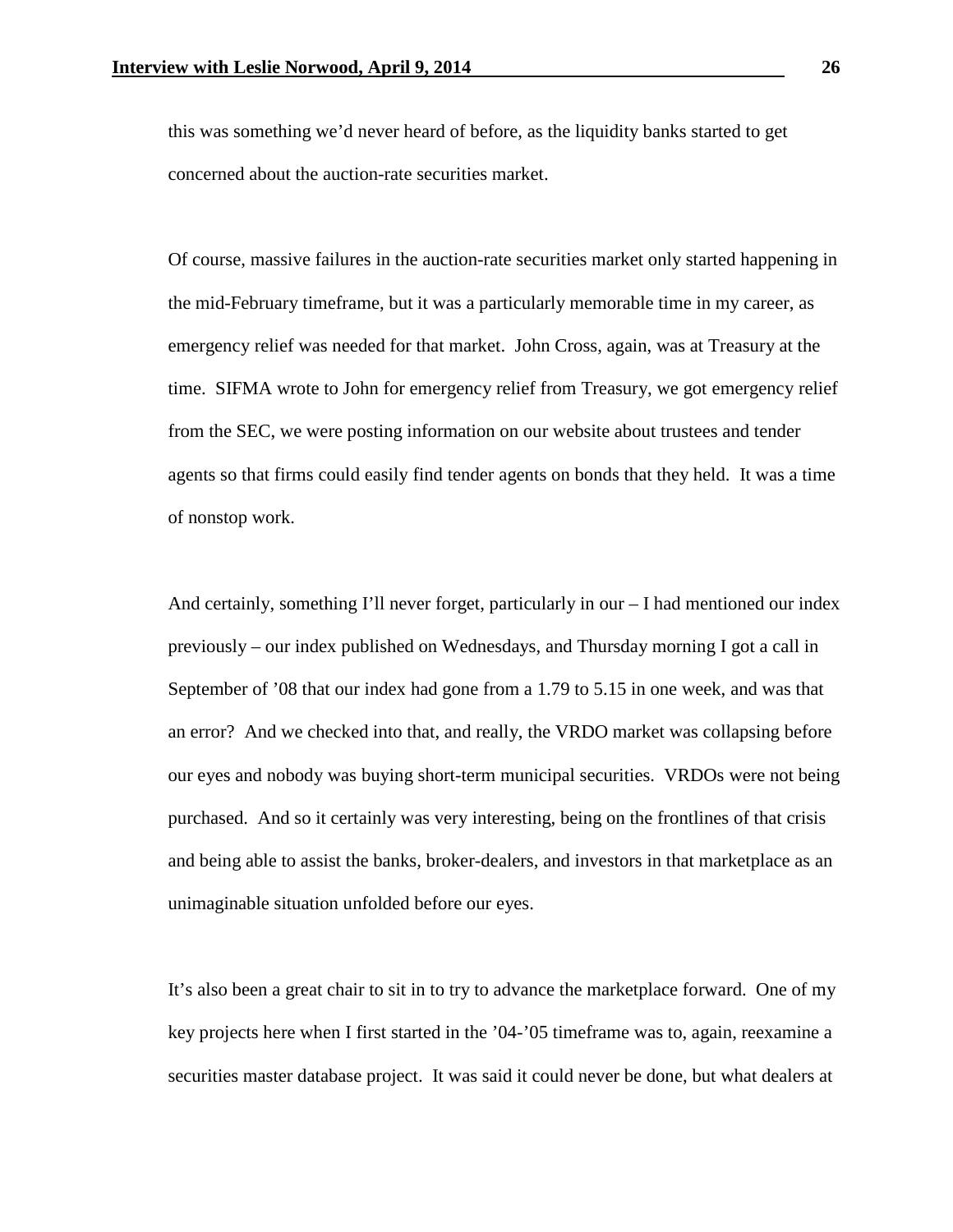the time had been doing in the marketplace when they priced a new deal was to print out the interest rates and the identifying information for new bonds on a piece of paper, and then they would fax that to the Depository Trust Company, to the other members of the syndicate. And again, we're talking the early to mid-2000s here, where then teams of people at the Depository Trust Company, and other organizations such as Bloomberg and other information service providers, would then need to re-key in that critical security information.

And so we undertook at SIFMA the New Issue Information Dissemination project, which then got picked up by DTC, which in its redevelopment of its underwriting software had dealers key in identifying information and rates, call information – basically the key security master database points – into DTC directly, eliminating the need to re-key the information, saving basically time and reducing errors in the marketplace. We implored the Municipal Securities Rulemaking Board to take this information from DTCC to enhance straight-through processing, and again, to eliminate the need of dealers to re-key that information again into their MSRB filings. And it took a number of years, but the MSRB did incorporate the NIIDS feed into their G-34 filings.

**WT:** I'm glad you brought that up, because I talked a little bit about that with Ernie Lanza and so it's good to get the perspective on that from this end. In fact, what you were saying just now reminded me that it's important to ask not just about regulation, which of course the SEC Historical Society is centrally interested in, but also SIFMA's role in the well-functioning of the market. And so I'm wondering if there is something on that end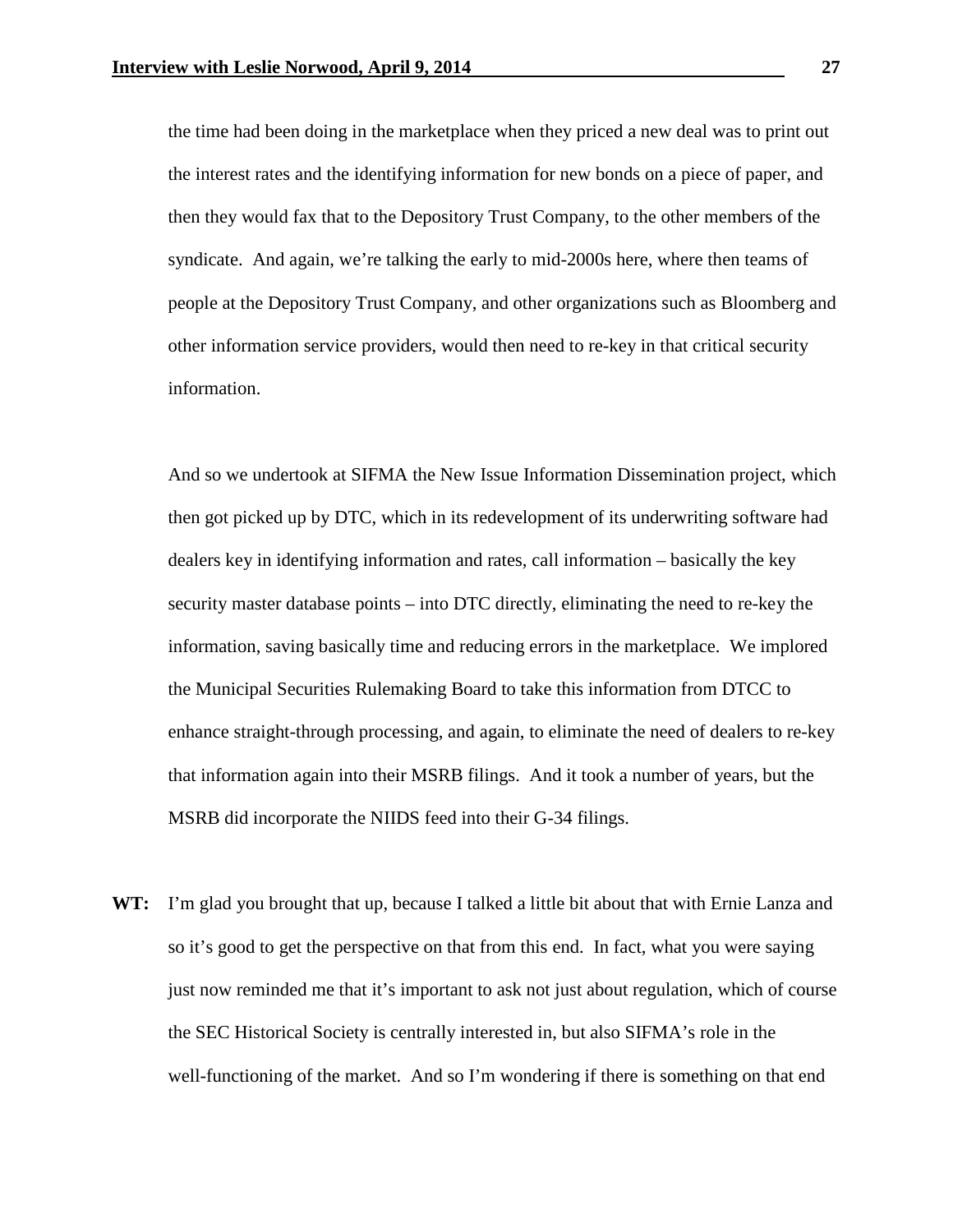that we haven't gotten at yet. Of course, you've mentioned the index and the other things you were just discussing now, but I encourage you to say more if you like.

- **LN:** Sure. Certainly, proposing regulations such as G-37 or regulatory systems such as the needs system, is something that SIFMA is particularly adept at, and as a trade association of banks and broker-dealers has the membership to come to an agreement to aid the market, push it forward, and again, to try to get the buy-in from the regulators for things that would improve the market. We also see our role as one to suggest model documents for aiding the compliance of our banks and broker-dealers with the MSRB's, SEC's, and other regulators' rules. So we do have a full suite of model documentation, including an agreement amongst underwriters, bond purchase agreements, and we have a new suite of model documents to aid those firms that are seeking to comply with the municipal advisor rules.
- WT: Okay. So we've been through a very interesting time in municipal securities. Of course, I can't ask you to look into the crystal ball, per se, and commit to saying what the future will be like, but are there issues on the horizon that seem interesting?
- LN: There are a lot of issues, of course, on the horizon that came out in the SEC's Office of Municipal Securities report. We are in the middle of development of new execution standards for the municipal securities market. There is talk about the disclosure of markups and markdowns and so-called riskless principle transactions by SEC commissioners. I think that there's still more work to be done in the disclosure area.